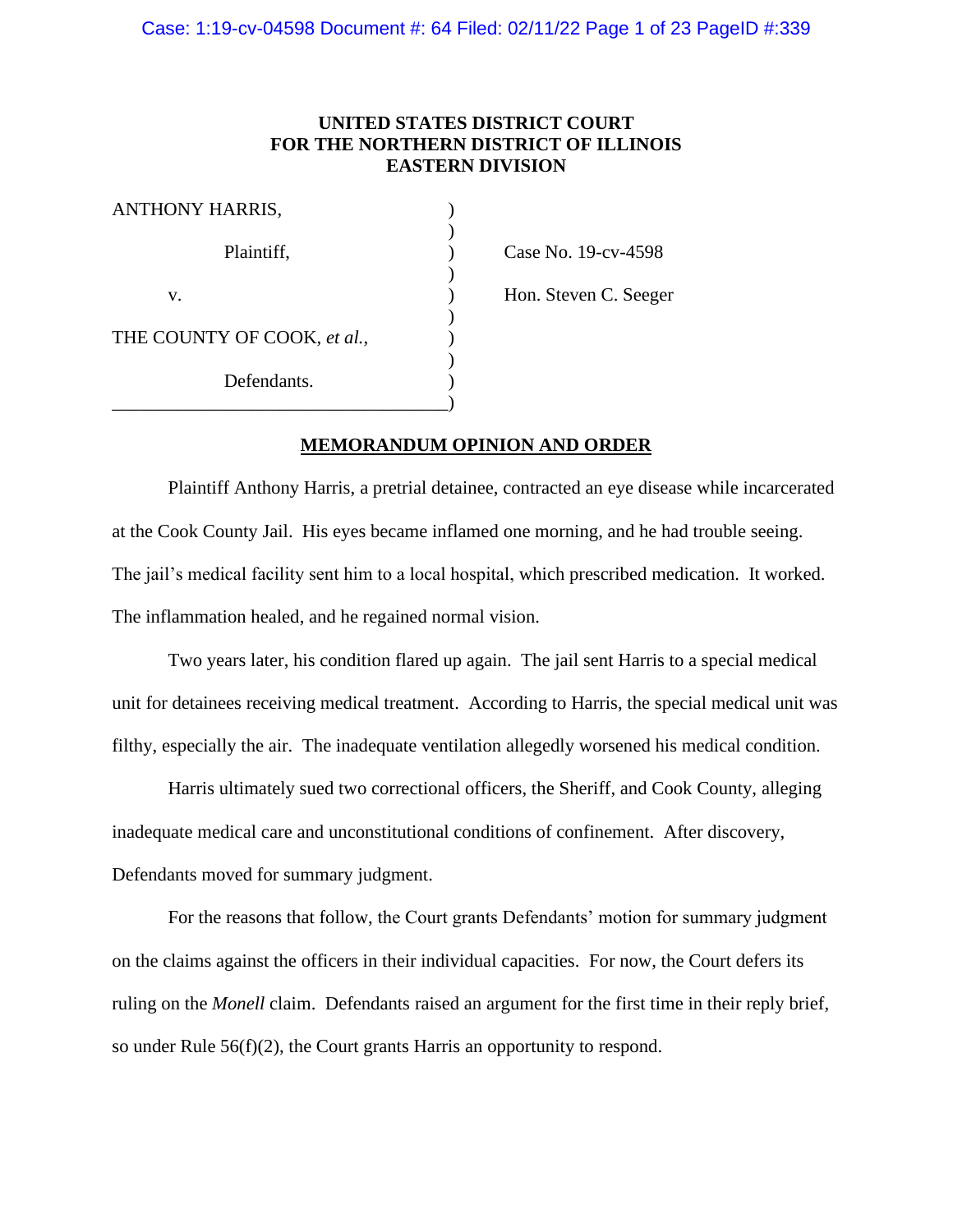#### **Prefatory Note**

Before diving into the facts, it is important to take care of a few housekeeping chores.

All too often, the parties cited their own pleadings as support for facts in their statements of fact. Harris, in particular, was a repeat offender. Time and again, Harris floated a fact in his Rule 56.1 statement of facts, and then supported it in whole or in part with a citation to his own complaint.

That won't do. Allegations in a complaint are enough to launch a case at the starting line. But summary judgment is fundamentally different. Summary judgment is the time for facts, not allegations. Summary judgment is the time for evidence. And a complaint is not evidence. A complaint is an allegation. Think of it like an accusation – a party cannot establish that " $X$ " actually happened by offering evidence that a person was *accused* of "X."

A plaintiff cannot support a fact by citing his or her own complaint, because a complaint is not evidence. As a result, the Court strikes all statements of fact that rest, in whole or in part, on allegations in the pleadings. *See, e.g.*, Pl.'s Statement of Additional Facts, at ¶¶ 1, 4, 10, 12, 13, 16, 17, 19, 20, 21, 22 (Dckt. No. 59-1) (citations to the complaint by the Plaintiff); Defs.' Resp. to Pl.'s Statement of Additional Facts, at ¶¶ 1, 6, 20 (Dckt. No. 61-1) (citations to the answer by the Defendants).<sup>1</sup>

On a related note, at times, the parties summarized the allegations in the complaint in their statements of fact. That is, they made statements like "Harris alleges 'X'" – without

<sup>&</sup>lt;sup>1</sup> Defendants also cited the complaint to support some of their facts, but that's different. *See* Defs.' Statement of Facts, at ¶¶ 1, 2, 3, 4, 5, 6, 7, 8, 9, 10, 12, 15, 16, 17 (Dckt. No. 52-1). A pleading filed by an opposing party is a statement of a party opponent. A pleading filed by the other side is fair game because it is an admission.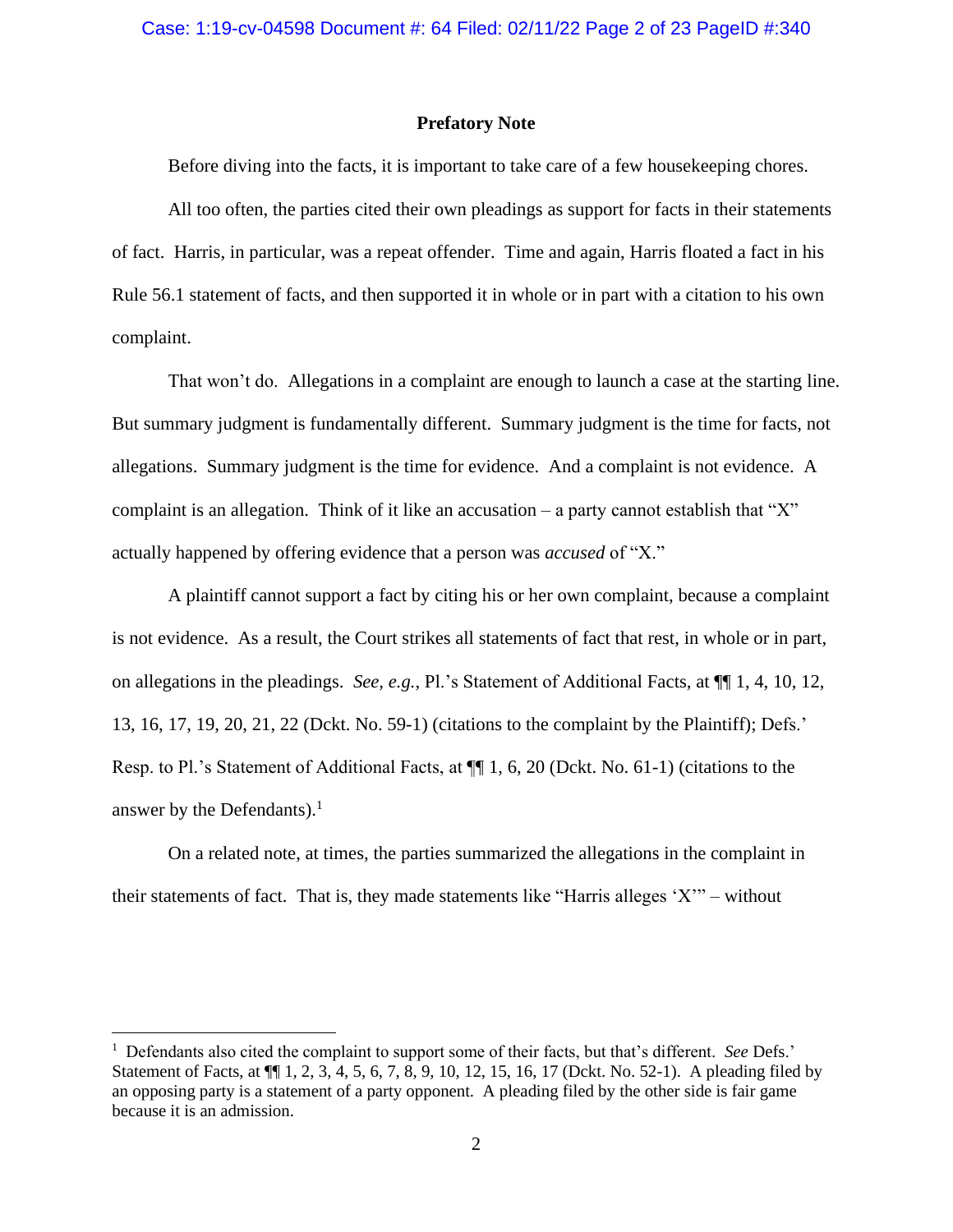#### Case: 1:19-cv-04598 Document #: 64 Filed: 02/11/22 Page 3 of 23 PageID #:341

offering evidence about whether X actually happened. *See, e.g*., Defs.' Statement of Facts, at ¶¶ 2, 10, 16, 17 (Dckt. No. 52-1).

It is not particularly helpful for the parties to offer, as a statement of fact, a summary of the *allegations*. This Court knows what Harris alleged in the complaint, because this Court has read the complaint. Summary judgment is supposed to be about the facts, not a party's allegations about the facts.

Consider the following example. The cleanliness of the Residential Treatment Unit ("RTU"), a special medical unit for detainees, plays an important role in the background of the case. In his complaint, Harris alleged that the RTU was filthy. He alleged that there was urine on the floor, and that the facility lacked adequate janitorial services, cleaning supplies, clean bedding, and ventilation systems. *See* Am. Cplt. at ¶ 18 (Dckt. No. 18).

But the parties don't offer much evidence about the cleanliness of the RTU. Instead, the statements of fact summarized Harris's allegations in the complaint. "Plaintiff *alleges* that the Facility's ventilation system is rarely clean and is visibly filthy." *See* Pl.'s Resp. to Defs.' Statement of Facts, at ¶ 16 (Dckt. No. 59-1) (emphasis added) (citing paragraph 18 of the amended complaint).

In his statement of facts, Harris stated that he "has continued to live in filthy, unsanitary conditions, including urine on the floor, a lack of janitorial services and cleaning supplies, the cleaning of food utensils in showers, and a lack of clean bedding." *See* Pl.'s Statement of Additional Facts, at  $\P$  12 (Dckt. No. 59-1). Harris cited paragraph 18 of the amended complaint as support. The only morsel of testimony was a snippet from his deposition about dirty bedding. *Id.* (citing page 45 of his deposition); *see also* Harris Dep., at 45:2-12 (Dckt. No. 52-5).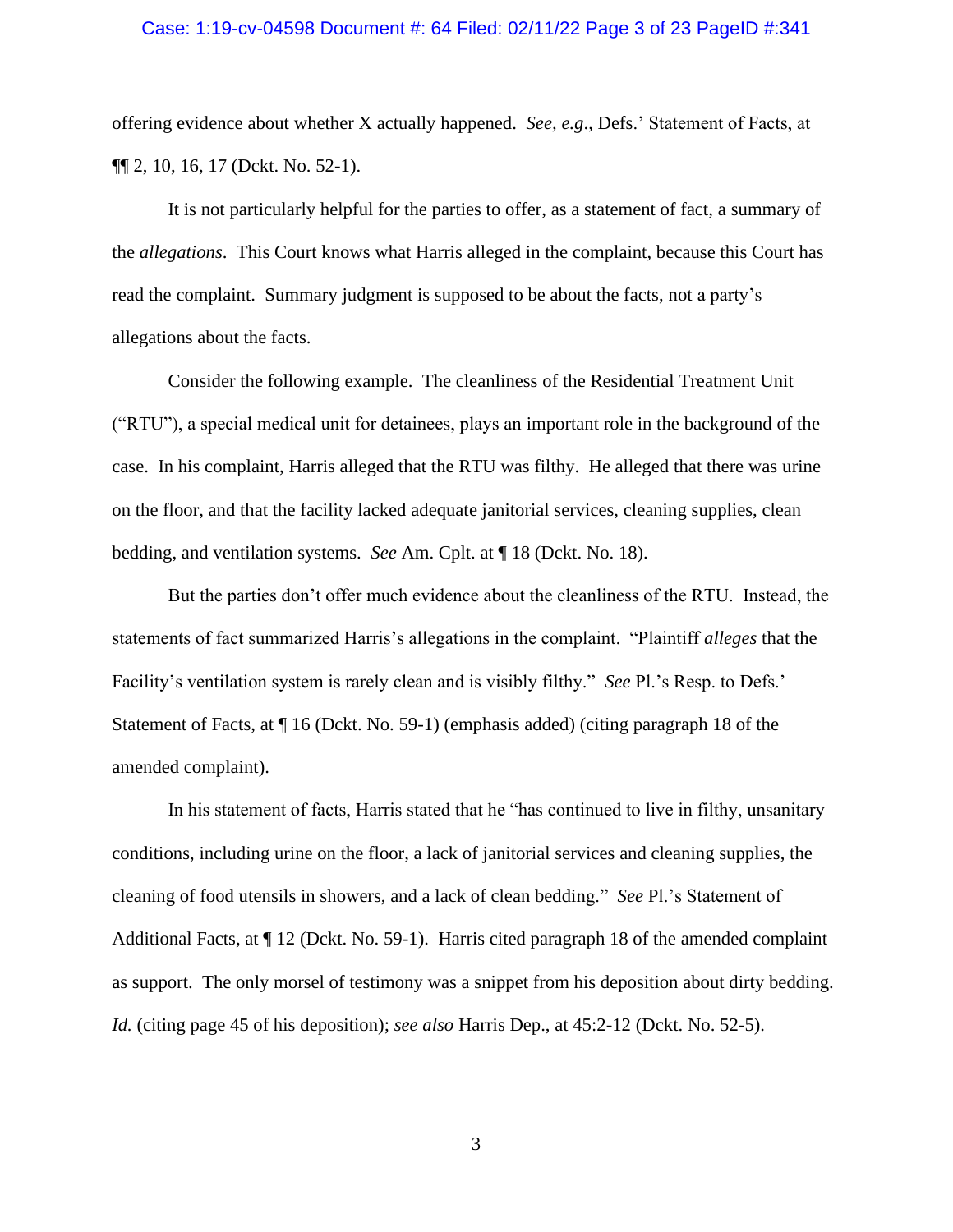#### Case: 1:19-cv-04598 Document #: 64 Filed: 02/11/22 Page 4 of 23 PageID #:342

Harris offers *allegations* about cleanliness, not *evidence* about cleanliness. A complaint is not evidence (unless it is offered against the plaintiff as an admission of a party opponent, which isn't the case here). A complaint is an allegation, and an allegation has no evidentiary value. For whatever reason, the parties repeated allegations about the cleanliness of the facility, without offering much evidence. The statements of fact left Evidence Land, and reentered Allegation Land.

One final observation. The statements of fact from the parties left much to be desired. They did not tell a particularly coherent story. The loose language frustrated the Court's attempt to pin down what happened, and when. And there were gaps in the narrative, too. So, this Court did its best to piece together the story, but if the reader is left wanting more, the reader is not wrong (and not alone).

#### **Background**

In March 2016, Anthony Harris arrived as a pretrial detainee at the Cook County Department of Corrections. *See* Pl.'s Resp. to Defs.' Statement of Facts, at ¶ 1 (Dckt. No. 59-1). On May 11, 2016, Harris woke up with blurred vision, nausea, light sensitivity, and eye pain. *Id.* at  $\P$  3.

The parties disagree about what caused the eye problems in the first place. *See* Pl.'s Statement of Additional Facts, at ¶¶ 1–5 (Dckt. No. 59-1); Defs.' Resp. to Pl.'s Statement of Additional Facts, at  $\P$  1–3, 5 (Dckt. No. 61-1). That issue is neither here nor there. The case is about the treatment for his eye condition, not how he got the condition in the first place. *See*  Am. Cplt., at ¶¶ 21–35 (Dckt. No. 18).

Harris sought medical assistance, and a nurse at the jail referred him to the nearby Stroger Hospital. *See* Pl.'s Resp. to Defs.' Statement of Facts, at ¶ 4 (Dckt. No. 59-1). Once there, the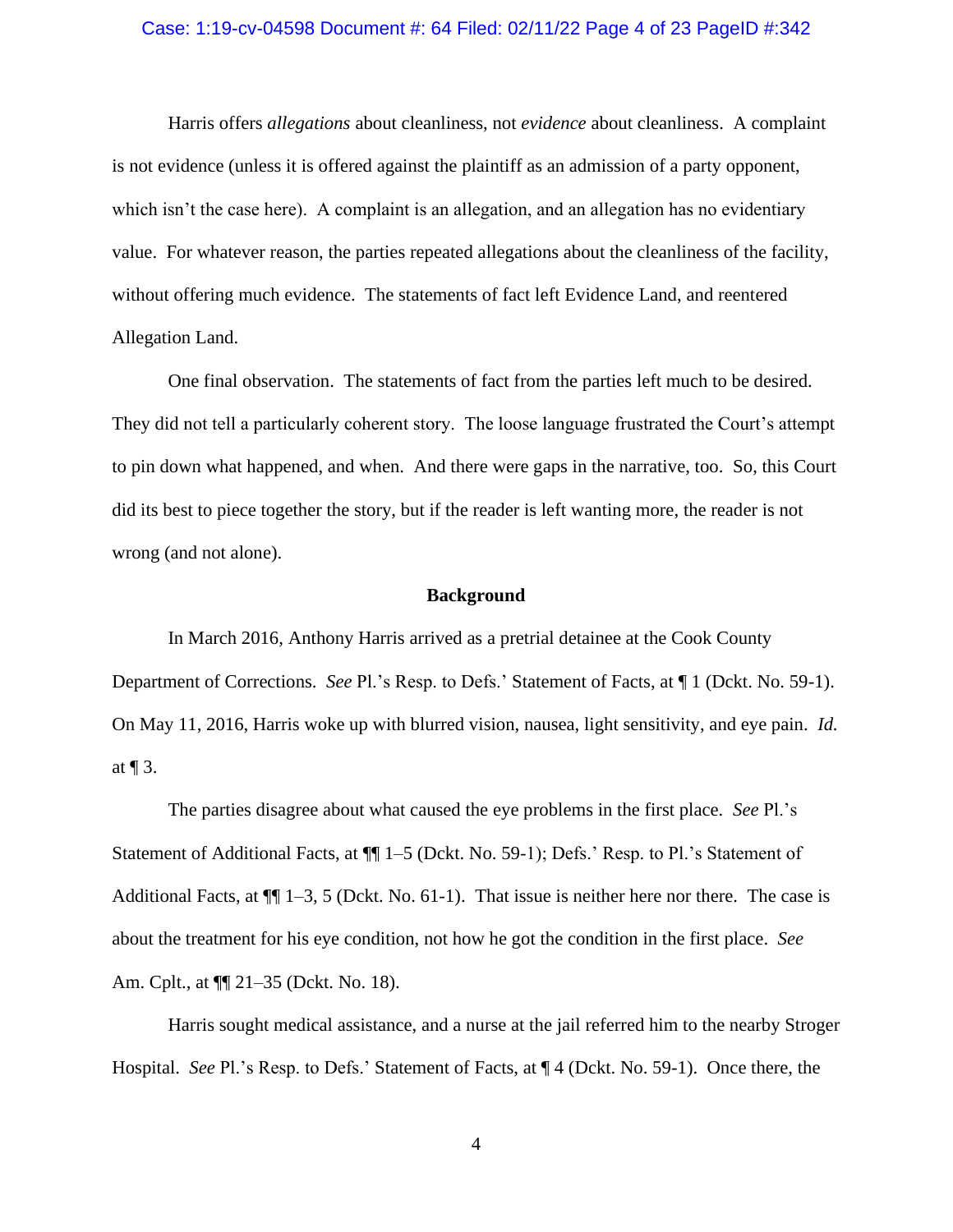## Case: 1:19-cv-04598 Document #: 64 Filed: 02/11/22 Page 5 of 23 PageID #:343

medical staffed diagnosed Harris with panuveitis, a chronic inflammatory disease that causes all major parts of the eye to suffer from inflammation. *Id.*

Panuveitis is a serious condition. If left untreated, it could lead to permanent vision loss, retinal detachment, optic nerve damage, and cataracts. *See* Defs.' Resp. to Pl.'s Statement of Additional Facts, at  $\P$  4 (Dckt. No. 61-1).

The hospital treated Harris for his condition. *See* Pl.'s Resp. to Defs.' Statement of Facts, at ¶ 5 (Dckt. No. 59-1). He returned to the jail at some point, but the parties don't reveal when. *Id.*

A few months later (in 2016), his symptoms returned, and he went back to the hospital.

*Id.* at  $\P$  5–6. When he returned, the jail placed him in the medical unit. *Id.* at  $\P$  6. He stayed there for less than 48 hours. 2 *Id.*

The statements of fact include some information about the treatment that Harris has received, but the parties aren't clear about the timing. They agree that "[a]fter his diagnosis and initial treatment, Mr. Harris *has been regularly seen* by doctors and he has been prescribed a variety of eye drops, oral medications, and eye injections." *Id.* at  $\P$  7 (emphasis added). Harris "has received" eye and blood tests to rule out any non-environmental triggers for the disease, too. *Id.* at ¶ 8.

 $2<sup>2</sup>$  The parties do not paint a clear picture of when Harris went to the hospital for his eye, how many times he went to the hospital, how long he was in the facility's medical unit, or whether he was in the medical unit more than once. Defendants' statement of facts (which Harris does not dispute) simply states: "[a]fter his second hospitalization, Mr. Harris was housed in the facility medical unit for less than 48 hours." *See* Pl.'s Resp. to Defs.' Statement of Facts, at  $\parallel$  6 (Dckt. No. 59-1). In Harris's statement of facts (which Defendants don't dispute), Harris explains that his symptoms flared up again in November 2016, requiring a visit to Stroger Hospital and housing in the facility medical unit "for less than 24 hours." Defs.' Resp. to Pl.'s Statement of Additional Facts, at  $\P$  10 (Dckt. No. 61-1). It isn't obvious whether they are the same hospital visits (Defendants don't provide any dates). Harris's bed assignment sheet lists multiple visits to the hospital in May, July, and November 2016. *See* Harris Bed Assignment, at 2 (Dckt. No. 59-2). The exact timing of events doesn't impact the Court's holding. If the reader wanted more precision, so did the Court.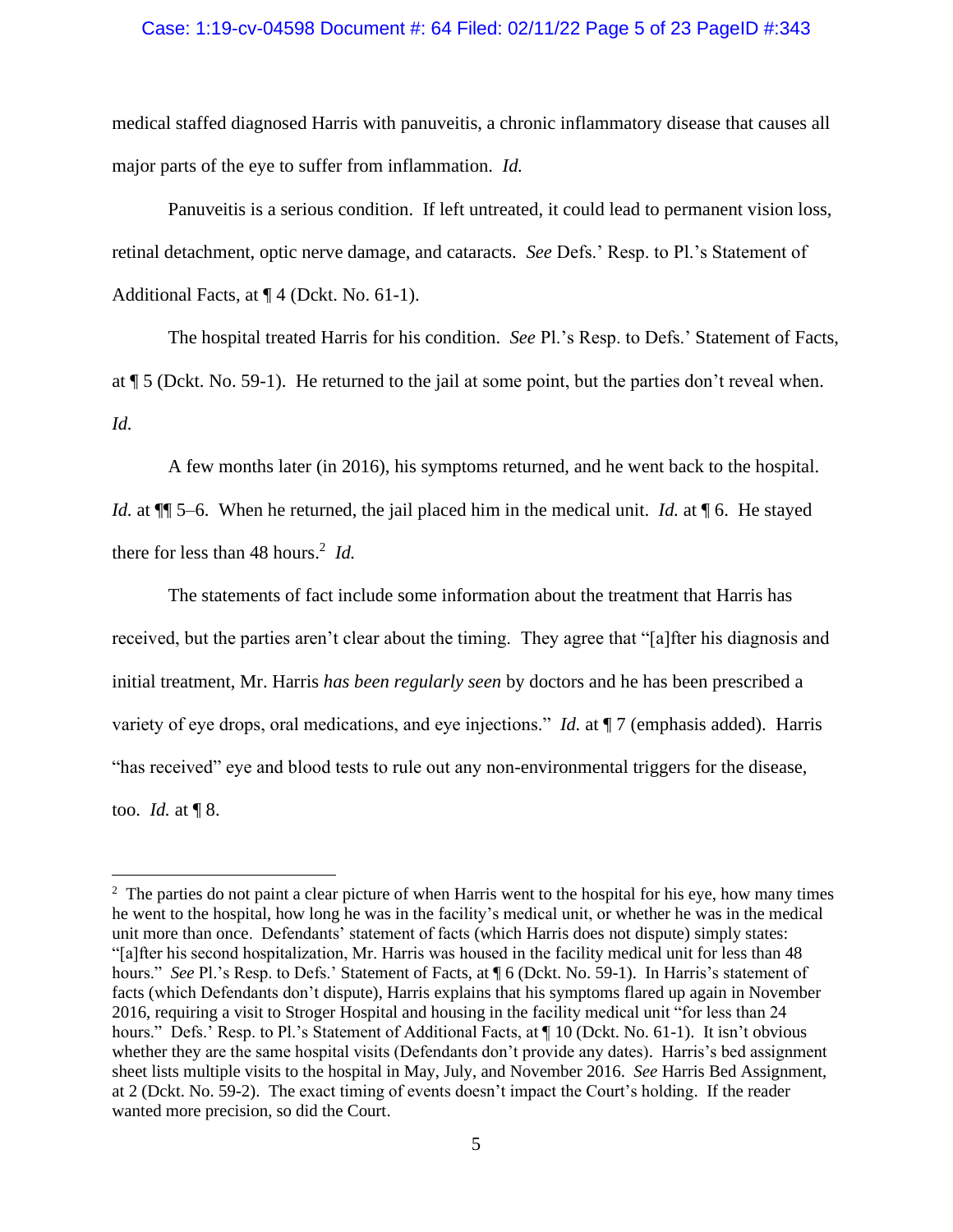## Case: 1:19-cv-04598 Document #: 64 Filed: 02/11/22 Page 6 of 23 PageID #:344

In a similar vein, the parties agree that Harris "has received ongoing medical appointments and medications for his panuveitis." *Id.* at ¶ 9. Harris has had "multiple medical appointments." *Id.* at  $\P$  18. Harris also saw an ophthalmologist, too.<sup>3</sup> *Id.* at  $\P$  19.

The open-ended phraseology suggests open-ended medical care. The record shows that Harris received medical care after the diagnosis in 2016. And there is nothing in the record suggesting that the medical care stopped. Maybe Harris "has been regularly seen by doctors" and "has received" tests ever since he landed in the hospital in 2016, including the present day. *Id.* at  $\P$  7. The punchline is that, as the Court reads it, Harris apparently has received medical treatment ever since the diagnosis in 2016.

In 2016, Harris filed four grievances about his conditions of confinement and his eye disease. *See* Defs.' Resp. to Pl.'s Statement of Additional Facts, at ¶ 7 (Dckt. No. 61-1); Pl.'s Resp. to Defs.' Statement of Facts, at ¶ 12 (Dckt. No. 59-1).

The first grievance mentioned the unsanitary living conditions. On June 10, 2016, Harris filed a grievance seeking compensation for "punitive damages and [unsanitary] living conditions." *See* 6/10/16 Grievance (Dckt. No. 52-3, at 2 of 7). He did not describe his living facilities in further detail. He also didn't mention the need for fresh air, ventilation, or cleaning supplies. *Id.* 

Within two weeks, Harris filed two more grievances. He claimed that the jail had failed to provide adequate medical treatment for his eye. *See* 6/19/16 Grievance (Dckt. No. 59-3, at 4 of 14); 6/22/16 Grievance (Dckt. No. 59-3, at 7 of 14).

<sup>3</sup> Harris says that he saw an ophthalmologist (singular), "but only in the early part of his diagnosis." *See*  Pl.'s Resp. to Defs.' Statement of Facts, at ¶ 19 (Dckt. No. 59-1) (citing Harris Dep., at 62:12-15, 82:9-12 (Dckt. No. 52-5)). In fact, Harris cites a section of his deposition where he explains that *two*  ophthalmologists treated him. *See* Harris Dep., at 82:9-12. The difference isn't particularly important, but it establishes that he was treated by *specialists*, not just one specialist at one time.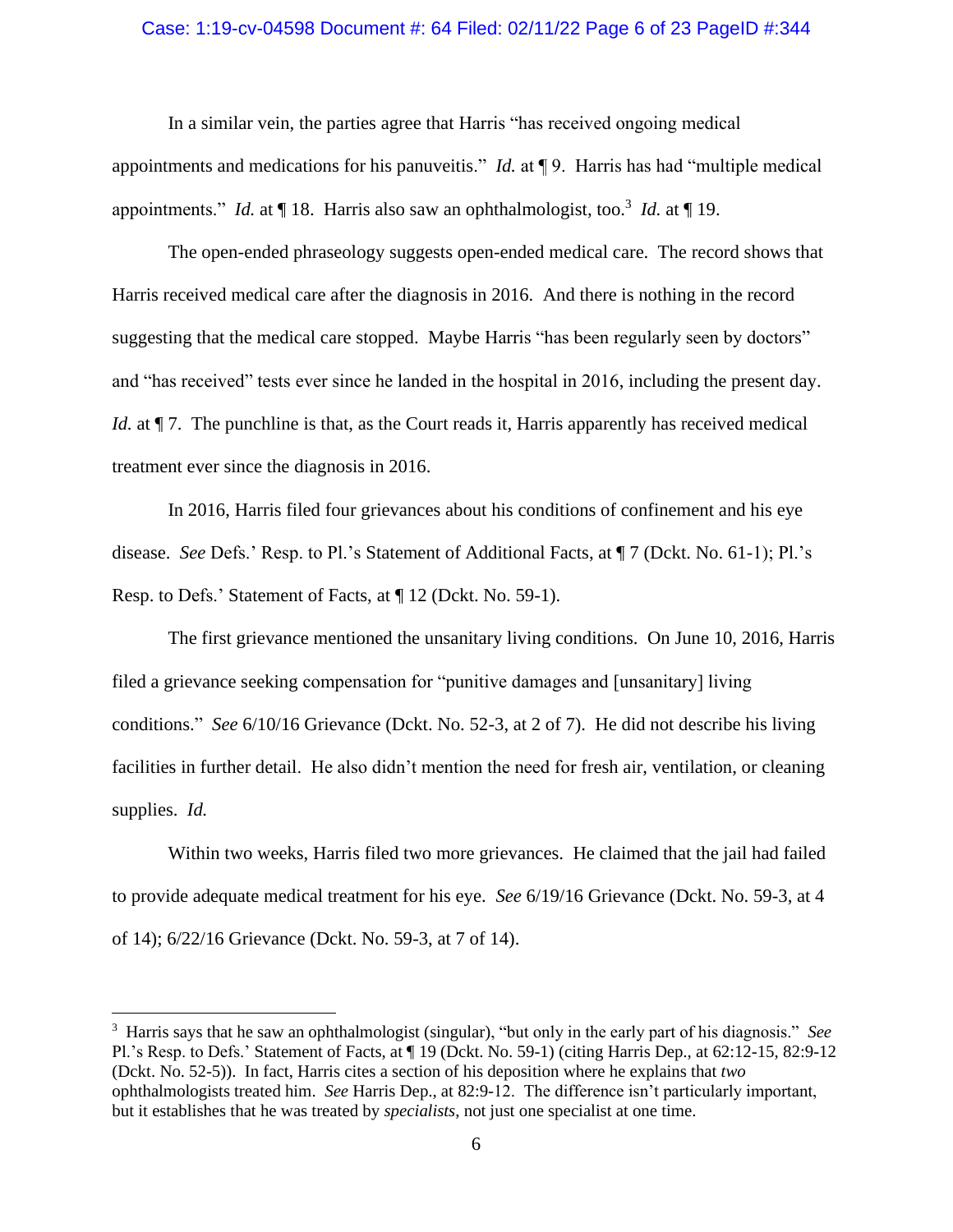## Case: 1:19-cv-04598 Document #: 64 Filed: 02/11/22 Page 7 of 23 PageID #:345

On July 2, 2016, Harris filed a fourth grievance, complaining once again about his living conditions. He asserted that his living conditions caused his eye disease, and he blamed "mold, dirt, & filth" as well as "high levels of paint chemicals." *See* 7/2/16 Grievance (Dckt. No. 52-4, at 2–3 of 4).

The parties don't pin down when Harris's health started to improve. At deposition, Harris testified that the medication reduced his swelling, and that he could see again "[m]aybe like a couple of months after the incident" in March 2016. *See* Harris Dep., at 24:19-23 (Dckt. No. 52-5).

The parties then jump ahead to 2018, so the Court will follow suit.

Beginning in May 2018, Harris spent close to two years at the Residential Treatment Unit (again, "RTU"), a special medical unit for detainees receiving medical treatment. *See* Pl.'s Resp. to Defs.' Statement of Facts, at ¶ 15 (Dckt. No. 59-1); Harris Bed Assignment, at 2 (Dckt. No. 59-2). It is unclear why Harris was in the RTU in 2018. Maybe his eye condition flared up, or maybe he suffered from some other condition. The parties don't fill in the details. It is also uncertain whether Harris is still in the RTU. *See* Pl.'s Resp. to Defs.' Statement of Facts, at ¶ 15.

The facility placed limits on how often inmates could go outside. Inmates would go outside twice a week, for about an hour. *See* Defs.' Resp. to Pl.'s Statement of Additional Facts, at ¶ 14 (Dckt. No. 61-1). But they could receive less time outside, depending on the weather. *Id.* at  $\P$  15.<sup>4</sup>

<sup>&</sup>lt;sup>4</sup> Again, in their statement of facts on this issue, Defendants summarized the allegations of the complaint. "Plaintiff *alleges* that, during the warmer months, the detainees are provided with time outside and exposure to fresh air only two to three days per month." *See* Defs.' Statement of Facts, at ¶ 17 (Dckt. No. 52-1) (emphasis added). There is no need to summarize the allegations of a complaint in a statement of facts. The complaint is in the record, and the allegations of the complaint aren't evidence. What matters is facts – backed by evidence – not allegations.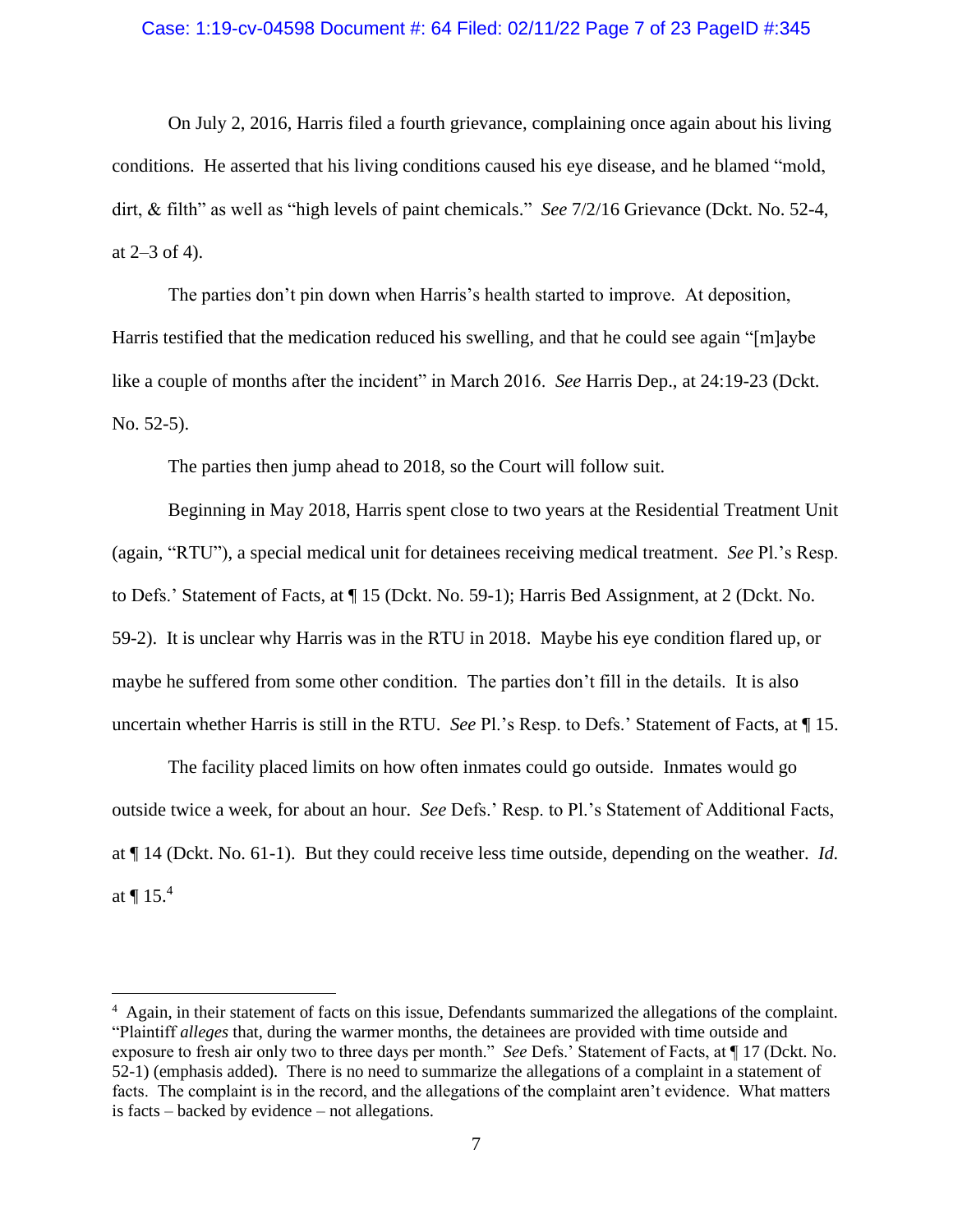### Case: 1:19-cv-04598 Document #: 64 Filed: 02/11/22 Page 8 of 23 PageID #:346

In July 2019, Harris later filed suit, on a *pro se* basis, under 42 U.S.C. § 1983, claiming that the jail staff failed to respond to his requests for housing that would not aggravate his disease. *See* Cplt. (Dckt. No. 1). Judge Feinerman (this Court's predecessor, before reassignment) appointed him counsel.<sup>5</sup> See 9/16/2019 Order (Dckt. No. 9). The case was then reassigned to this Court.

Harris then filed an amended complaint against Correctional Lieutenant Damita Delitza, Correctional Lieutenant Darnice Wiggins, Unnamed Correctional Officers of the Cook County Department of Corrections, Sheriff Thomas Dart, and Cook County. *See* Am. Cplt. (Dckt. No. 18).

Harris claims that Defendants' response to his serious medical need was objectively unreasonable and subjected him to substandard conditions of confinement. He seeks injunctive relief in the form of increased fresh air and sanitary holding conditions, along with compensatory damages. *Id.* 

After months of discovery, Defendants moved for summary judgment. *See* Defs.' Mtn. for Summ. J. (Dckt. No. 52).

The parties paint different pictures of Harris's current health. Defendants argue that Harris no longer suffers from inflammation, and has regained normal vision. *See* Defs.' Statement of Facts, at ¶ 20 (Dckt. No. 52-1). Harris agrees that his inflammation "has

<sup>&</sup>lt;sup>5</sup> Harris is a frequent filer in this courthouse. As best as the Court can tell, Harris has filed at least eight federal lawsuits in this District. *See Harris v. Hypatia, et al.*, 18-cv-2016 (N.D. Ill. 2019); *Harris v. Chicago Police Department*, 16-cv-5025 (N.D. Ill. 2017); *Harris v. Doe*, 14-cv-9090 (N.D. Ill. 2015); *Harris v. Martinez, et al.*, 10-cv-6198 (N.D. Ill. 2010). This Court has personally had four cases with Harris, including this one. *See Harris v. Ealey*, 19-cv-2210 (N.D. Ill.) (closed on 12/8/21); *Harris v. Avila*, No. 19-cv-4599 (N.D. Ill. 2021) (closed on 11/2/21); *Harris v. The County of Cook, et al.*, No. 19-cv-4598 (N.D. Ill.); *Harris v. Khan, et al.*, No. 19-cv-5138 (N.D. Ill. 2020) (closed on 3/5/20). In another case, this Court recently entered summary judgment against Harris for picking a fight with a guard (who was 6' 8"). *See Harris v. Ealey*, 2021 WL 5823513 (N.D. Ill. 2021).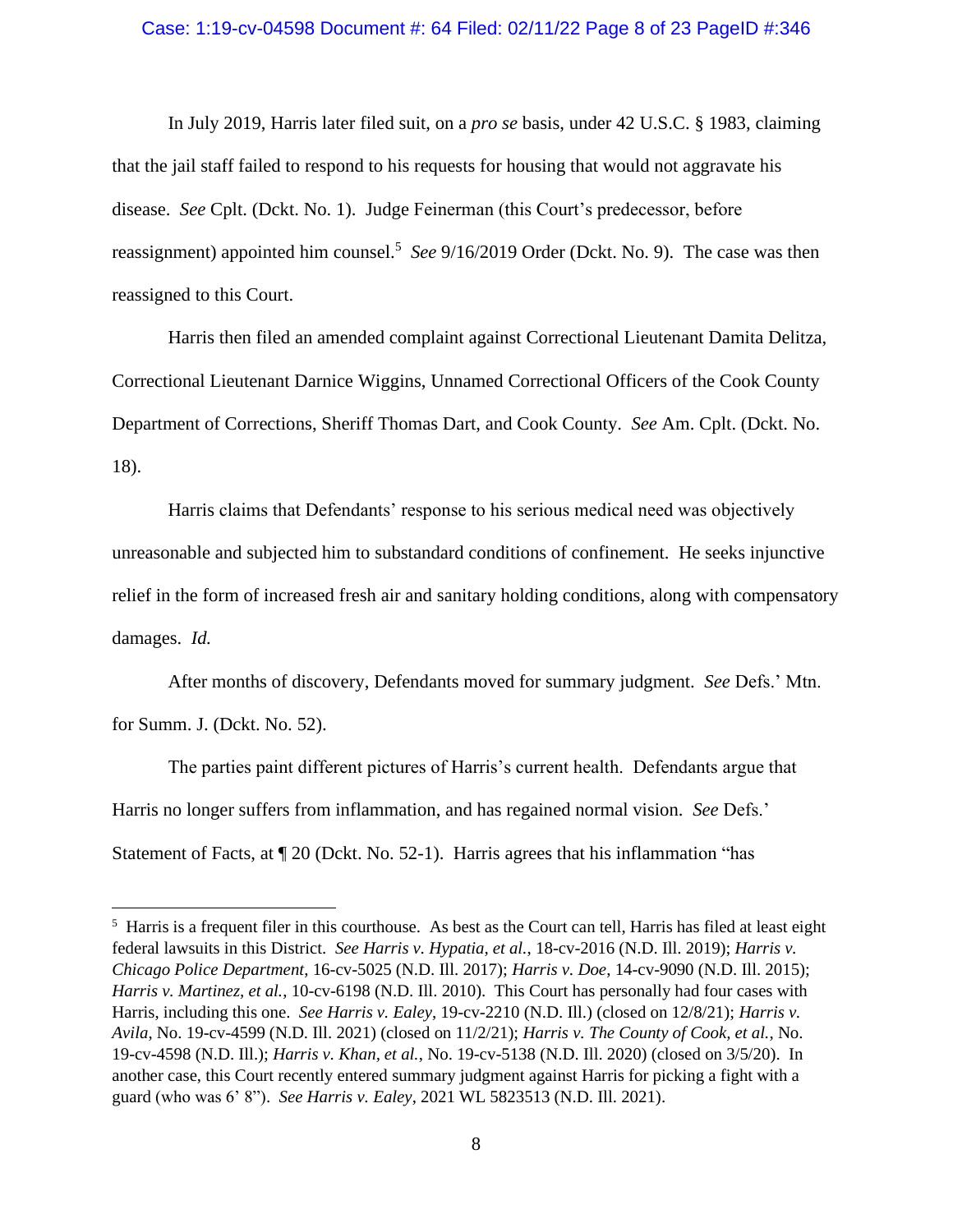## Case: 1:19-cv-04598 Document #: 64 Filed: 02/11/22 Page 9 of 23 PageID #:347

improved," but he contends that he "will never fully heal." *See* Pl.'s Resp. to Defs.' Statement of Facts, at ¶ 20 (Dckt. No. 59-1).

#### **Legal Standard**

A district court "shall grant" summary judgment "if the movant shows that there is no genuine dispute as to any material fact and the movant is entitled to judgment as a matter of law." Fed. R. Civ. P. 56(a). A genuine dispute of material fact exists if "the evidence is such that a reasonable jury could return a verdict for the nonmoving party." *Anderson v. Liberty Lobby, Inc.*, 477 U.S. 242, 248 (1986). The party seeking summary judgment has the burden of establishing that there is no genuine dispute as to any material fact. *See Celotex Corp. v. Catrett*, 477 U.S. 317, 323 (1986). To survive summary judgment, the opposing party must go beyond the pleadings and identify specific facts showing the existence of a genuine issue for trial. *See Anderson*, 477 U.S. at 256.

The Court construes all facts in the light most favorable to the nonmoving party, giving him the benefit of all reasonable inferences. *See Chaib v. Geo Grp., Inc.*, 819 F.3d 337, 341 (7th Cir. 2016). The Court does not weigh the evidence, judge credibility, or determine the truth of the matter, but rather determines only whether a genuine issue of triable fact exists. *See Nat'l Athletic Sportswear, Inc. v. Westfield Ins. Co.*, 528 F.3d 508, 512 (7th Cir. 2008). Summary judgment is appropriate if, on the evidence provided, no reasonable jury could return a verdict in favor of the non-movant. *See Celotex Corp.*, 477 U.S. at 322; *Gordon v. FedEx Freight, Inc.*, 674 F.3d 769, 772–73 (7th Cir. 2012).

#### **Analysis**

Harris advances two claims under 42 U.S.C. § 1983. First, he brings a medical-care claim against Delitz, Wiggins, and Unnamed Correctional Officers of the Cook County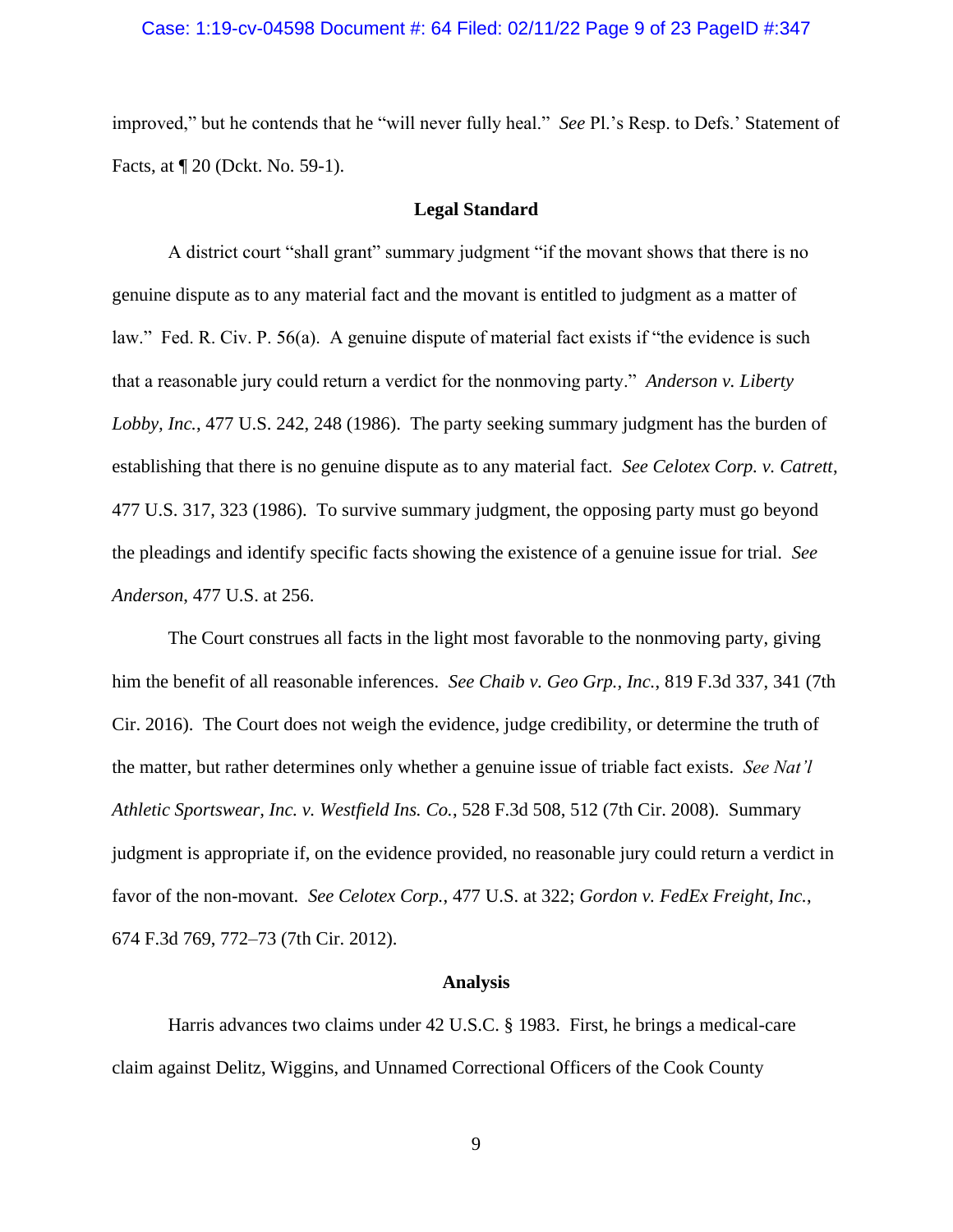### Case: 1:19-cv-04598 Document #: 64 Filed: 02/11/22 Page 10 of 23 PageID #:348

Department of Corrections.<sup>6</sup> See Am. Cplt., at  $\P$  21–29 (Dckt. No. 18). Second, he brings a conditions-of-confinement claim against Sheriff Dart and Cook County. *Id.* at ¶¶ 30–35.

Harris sued the individual defendants in both their individual and official capacities. *See* Am. Cplt., at 1 (Dckt. No. 18). "Personal-capacity suits seek to impose personal liability upon a government official for actions he takes under color of state law." *See Kentucky v. Graham*, 473 U.S. 159, 165 (1985). "Official-capacity suits, in contrast, 'generally represent only another way of pleading an action against an entity of which an officer is an agent.' As long as the government entity receives notice and an opportunity to respond, an official-capacity suit is, in all respects other than name, to be treated as a suit against the entity." *Id.* (citations omitted) (quoting *Monell v. Department of Social Services of the City of New York*, 436 U.S. 658, 690 n.55 (1978)). An official capacity claim "is *not* a suit against the official personally, for the real party in interest is the entity." *Id.* (emphasis in original).

But exhaustion comes first.

# **I. Exhaustion**

Ordinarily, exhaustion is a "threshold issue[]" that a district court should decide before the merits. *See Roberts v. Neal*, 745 F.3d 232, 234 (7th Cir. 2014). "[T]he statutory goal of sparing federal courts the burden of prisoner litigation until and unless the prisoner has exhausted his administrative remedies" is best served by investigating exhaustion at the outset, rather than waiting until summary judgment. *See Pavey v. Conley*, 544 F.3d 739, 742 (7th Cir. 2008).

Exhaustion under the PLRA is an affirmative defense. So Defendants have the burden to demonstrate that Harris failed to exhaust his administrative remedies. *See Turley v. Rednour*,

<sup>6</sup> The deadline to serve unnamed defendants has long since passed. *See* Fed. R. Civ. P. 4(m). So the unnamed defendants are dismissed. And any claim against them would fail for the same reason as the claim against the named officers.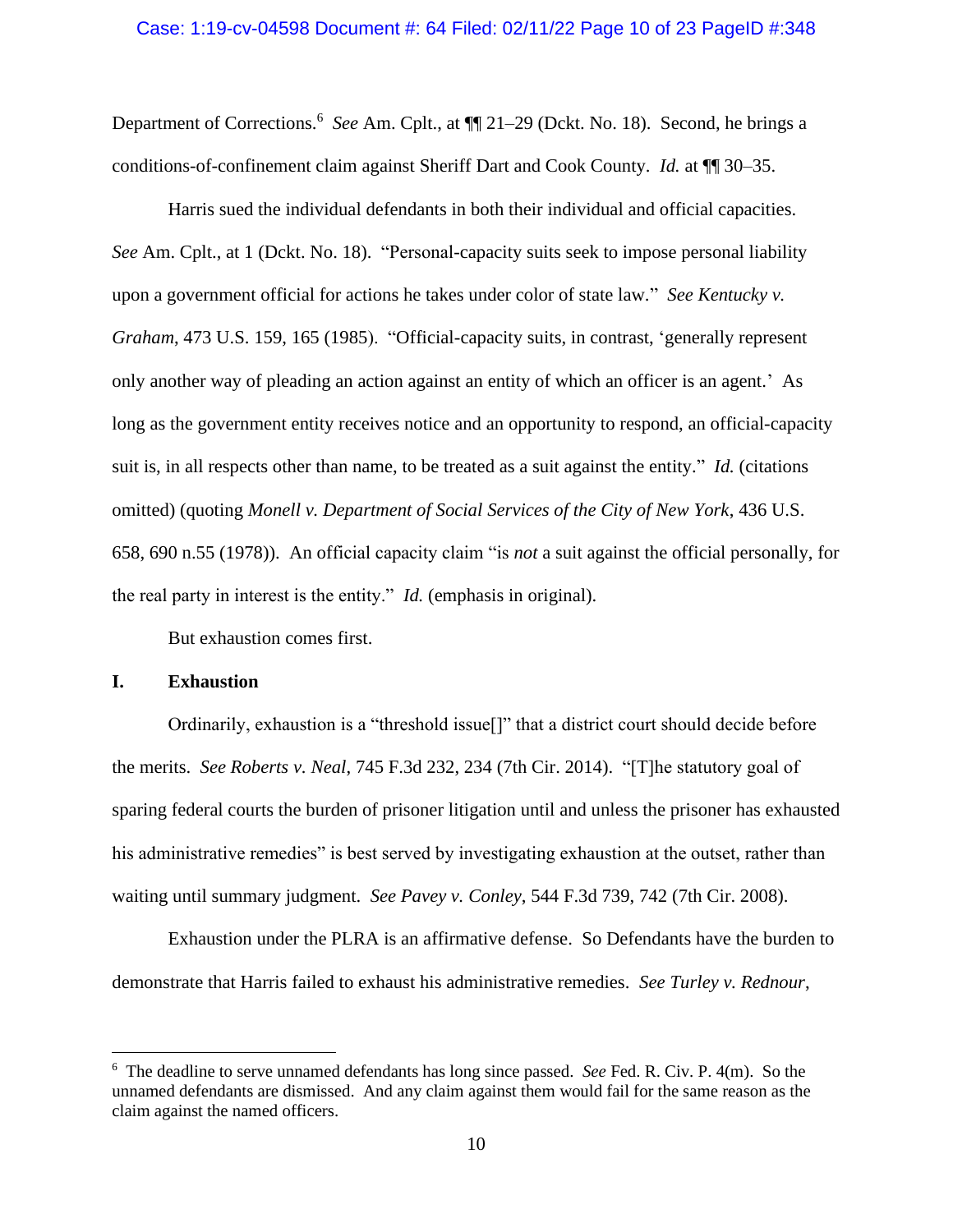#### Case: 1:19-cv-04598 Document #: 64 Filed: 02/11/22 Page 11 of 23 PageID #:349

729 F.3d 645, 650 (7th Cir. 2013); *Jones v. Bock*, 549 U.S. 199, 212 (2007). Exhaustion, like any other affirmative defense, can be waived or forfeited. "Defendants may waive or forfeit reliance on  $\S$  1997e(a), just as they may waive or forfeit the benefit of a statute of limitations." *Perez v. Wis. Dep't of Corr.*, 182 F.3d 532, 536 (7th Cir. 1999).

Here, Defendants raised exhaustion with their substantive arguments for summary judgment. The Seventh Circuit has explained that it is not a "best practice[]" to raise an exhaustion issue for the first time at the summary judgment stage. Exhaustion is meant to weed out cases up front, rather than waiting until discovery is finished. *See Wagoner v. Lemmon*, 778 F.3d 586, 591 (7th Cir. 2015).

A bigger problem (by a long shot) is the failure to meet this Court's deadline (by a long shot). Harris filed his amended complaint in January 2020. *See* Am. Cplt. (Dckt. No. 18). In May 2020, this Court set a deadline, directing that "[a]ny motion based on a failure to exhaust must be filed by July 15, 2020." *See* 5/20/20 Order (Dckt. No. 34). The Court's deadline was not immovable, and the Court recognized that if the July date was "impracticable" because of "the unique challenges" of the current public-health crisis, then Defendants could file a motion to extend the date. *Id.* "But the point is that an exhaustion defense needs to be teed up sooner rather than later." *Id.*; *see Pavey*, 544 F.3d at 742 ("We emphasize that in the ordinary case discovery with respect to the merits should be deferred until the issue of exhaustion is resolved.").

Defendants didn't request an extension of the Court's deadline. Defendants also didn't file any motion about exhaustion until they filed their motion for summary judgment in June 2021. *See* Defs.' Mtn. for Summ. J. (Dckt. No. 52). That's 11 months late.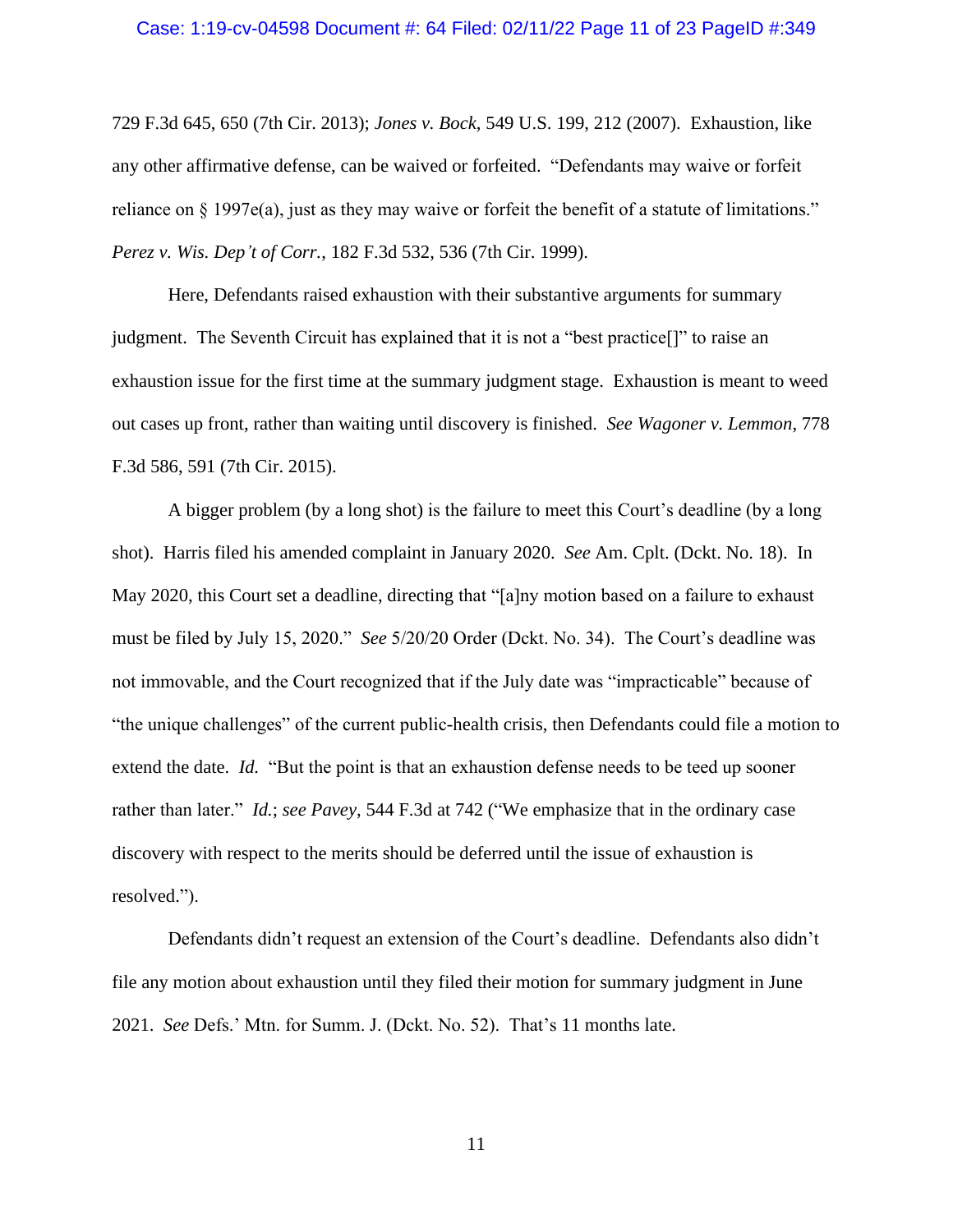### Case: 1:19-cv-04598 Document #: 64 Filed: 02/11/22 Page 12 of 23 PageID #:350

"Scheduling orders and court-imposed deadlines matter." *Bowman v. Korte*, 962 F.3d 995, 998 (7th Cir. 2020). As this Court has already explained, "[t]he parties should assume that the Court's deadline are, in fact, deadlines, unless and until the Court changes them." *See*  5/20/21 Order (Dckt. No. 51). The Court "could fill page after page with citations to cases brought by prisoners that were dismissed for failing to follow court rules or deadlines." *See Bowman*, 962 F.3d at 998. So "[i]f prisoners are held to that standard, their opponents should be too." *Id.* What's good for the goose is good for the gander (and what's bad for the goose is bad for the gander).

Defendants make no attempt to show that "excusable neglect" applies to their delay in filing an exhaustion-based motion. They provide no explanation *at all* for their delay. *See* Fed. R. Civ. P.  $6(b)(1)(B)$ .

Defendants did include exhaustion as an affirmative defense in their answer to the complaint in June 2020. *See* Defs.' Answer, at ¶ 4 (Dckt No. 36, at 13 of 14). But that's insufficient, on its own, to withstand forfeiture – especially because the Defendants did nothing to press the issue during discovery and the Court was already aware of the exhaustion affirmative defense when it set the July 15, 2020 deadline. *See Watson v. Owikoti*, 2017 WL 4180339, at \*3 (N.D. Ill. 2017) (concluding that defendants forfeited their exhaustion defense "by sitting on their hands for so long" because "[t]hey essentially did nothing other than plead the defense in their answer" before bringing the defense in their summary judgment motion); 5/18/20 Joint Status Report, at 2 (Dckt. No. 33) (listing exhaustion as an affirmative defense); 5/20/20 Order (Dckt. No. 34) (instructing Defendants to file an exhaustion-based motion by July 2020).

Defendants have forfeited their exhaustion defense by raising the issue long after the Court's deadline, with no explanation for the delay and no excuse for their neglect. *See*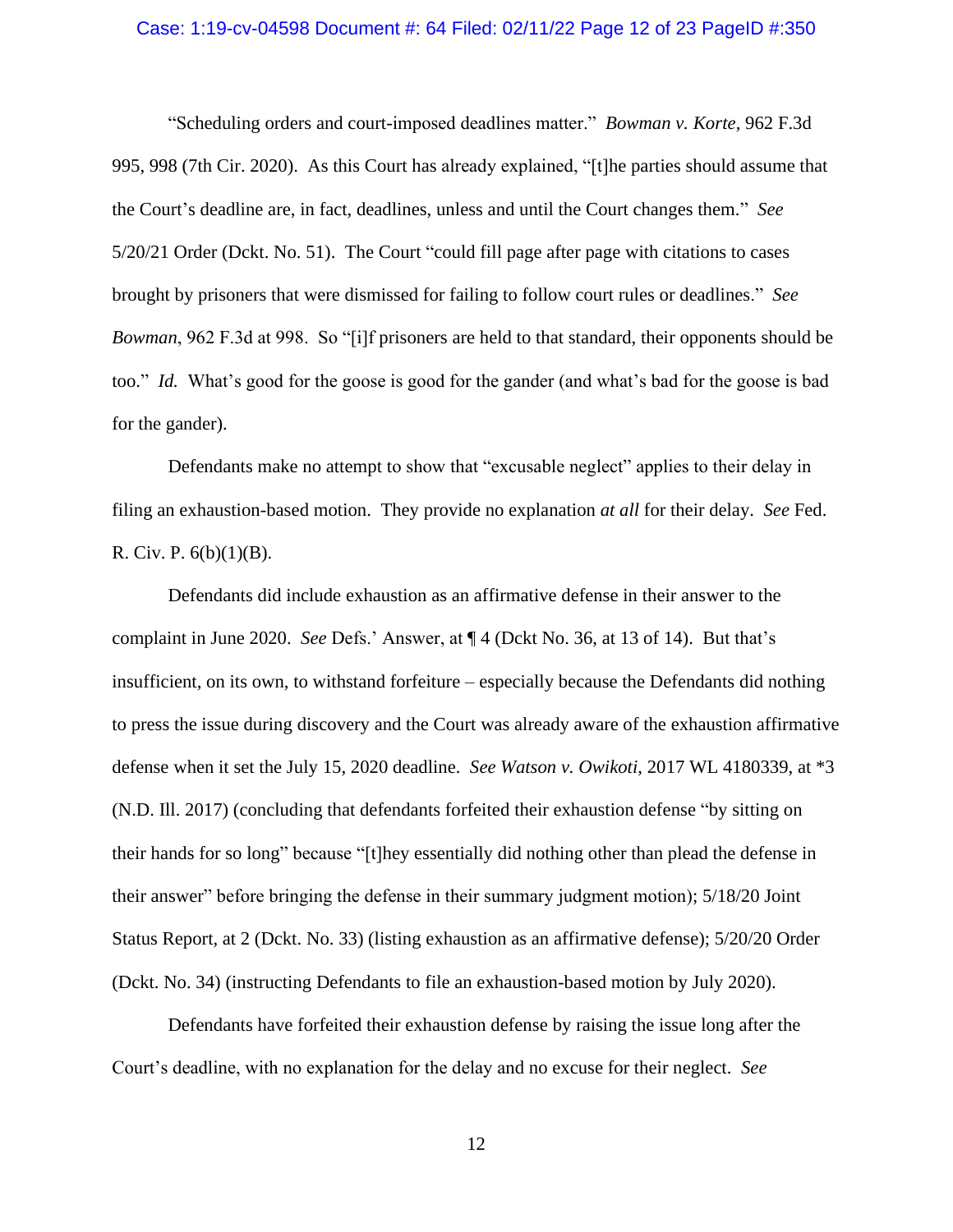*Bowman*, 962 F.3d at 998; *Ricci v. Salzman*, 976 F.3d 768, 771 n.2 (7th Cir. 2020) (explaining that "forfeiture occurs when a party fails to make an argument because of accident or neglect," whereas waiver "is a deliberate decision not to present a ground for relief that might be available in the law") (cleaned up).

# **II. Individual Capacity Claims – Inadequate Medical Care**

Harris claims that Officers Delitz, Wiggins, and Unnamed Correctional Officers of the Cook County Department of Corrections failed to respond to his serious medical need.

Harris sued all Defendants in their individual and official capacities. But he never explains the distinction in his complaint, and he doesn't separate his claims based on individual or official capacity. *See* Am. Cplt., at ¶¶ 21–35 (Dckt. No. 18). So, this section of the Opinion will cover the claims against the Defendants in their individual capacities, and the next section will address the official capacity claims.<sup>7</sup>

The Fourteenth Amendment governs medical care claims by pretrial detainees. *See Miranda v. County of Lake*, 900 F.3d 335, 350 (7th Cir. 2018). "After *Miranda*, . . . the controlling inquiry for assessing a due process challenge to a pretrial detainee's medical care proceeds in two steps." *See McCann v. Ogle County*, 909 F.3d 881, 886 (7th Cir. 2018). That two-step process assumes that the claim is about an objectively serious medical condition (which could be considered a third step). So it is more of a triple jump than a two-step.

 $\frac{7}{1}$  The caption of the amended complaint purports to bring a claim against all Defendants, including Sheriff Dart, in their individual and official capacities. *See* Am. Cplt. (Dckt. No. 18). The opening paragraph similarly alleges that Harris is suing all Defendants "in their individual and official capacities." *Id.* But Harris appears to have abandoned any and all individual capacity claims against Sheriff Dart. In his brief, Harris explains that he is "seeking damages from Defendant Dart in his official capacity as Cook County Sheriff." *See* Pl.'s Mem., at 11 (Dckt. No. 59). And more importantly, there is no evidence in the record that could support a claim against Sheriff Dart in his individual capacity for anything. There is no evidence of his personal involvement. So, to the extent Harris purported to sue Sheriff Dart in his individual capacity, the Court grants summary judgment to Sheriff Dart on all such claims.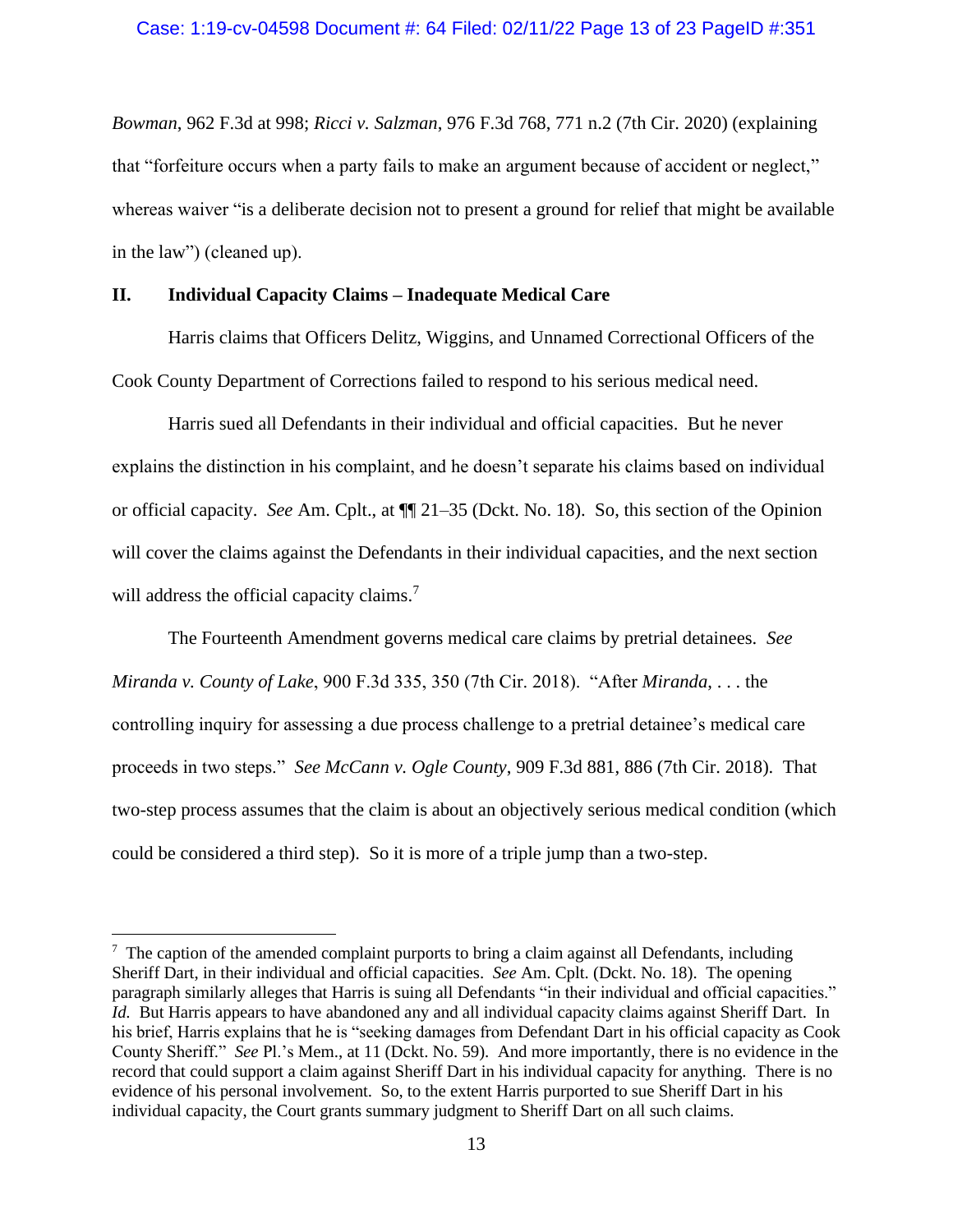## Case: 1:19-cv-04598 Document #: 64 Filed: 02/11/22 Page 14 of 23 PageID #:352

The parties agree that Harris's panuveitis condition was objectively serious, or at least they don't contest the issue. Only the other two steps are at issue.

The first step "focuses on the intentionality of the individual defendant's conduct," and asks whether defendants "'acted purposefully, knowingly, or perhaps even recklessly when they considered the consequences of their handling of [plaintiff's] case.'" *Id.* (quoting *Miranda*, 900 F.3d at 353). A "showing of negligence or even gross negligence will not suffice." *Id.* Instead, a defendant's conduct must be "'something akin to reckless disregard.'" *See Miranda*, 900 F.3d at 353 (quoting *Gordon v. County of Orange*, 888 F.3d 1118, 1125 (9th Cir. 2018)); *Pittman by & through Hamilton v. County of Madison*, 970 F.3d 823, 827–28 (7th Cir. 2020).

The second step is an objective analysis of the reasonableness of the defendant's actions. "This standard requires courts to focus on the totality of facts and circumstances faced by the individual alleged to have provided inadequate medical care and to gauge objectively – without regard to any subjective belief held by the individual – whether the response was reasonable." *See McCann*, 909 F.3d at 886. In applying its objective analysis, the Court must look to the overall course of treatment, considering whether "medical staff diligently attended" to the plaintiff's needs and whether the plaintiff was "examined . . . regularly and promptly to address his complaints." *See Williams v. Ortiz*, 937 F.3d 936, 943 (7th Cir. 2019).

This case suffers from seismic evidentiary gaps. There is no evidence that a doctor prescribed more fresh air and cleaner cells for Harris. There is no evidence that Officer Delitz and Officer Wiggins knew about any such prescription, if any. There is no evidence that they knew that he had a medical condition. And there is no evidence that they had knowledge that his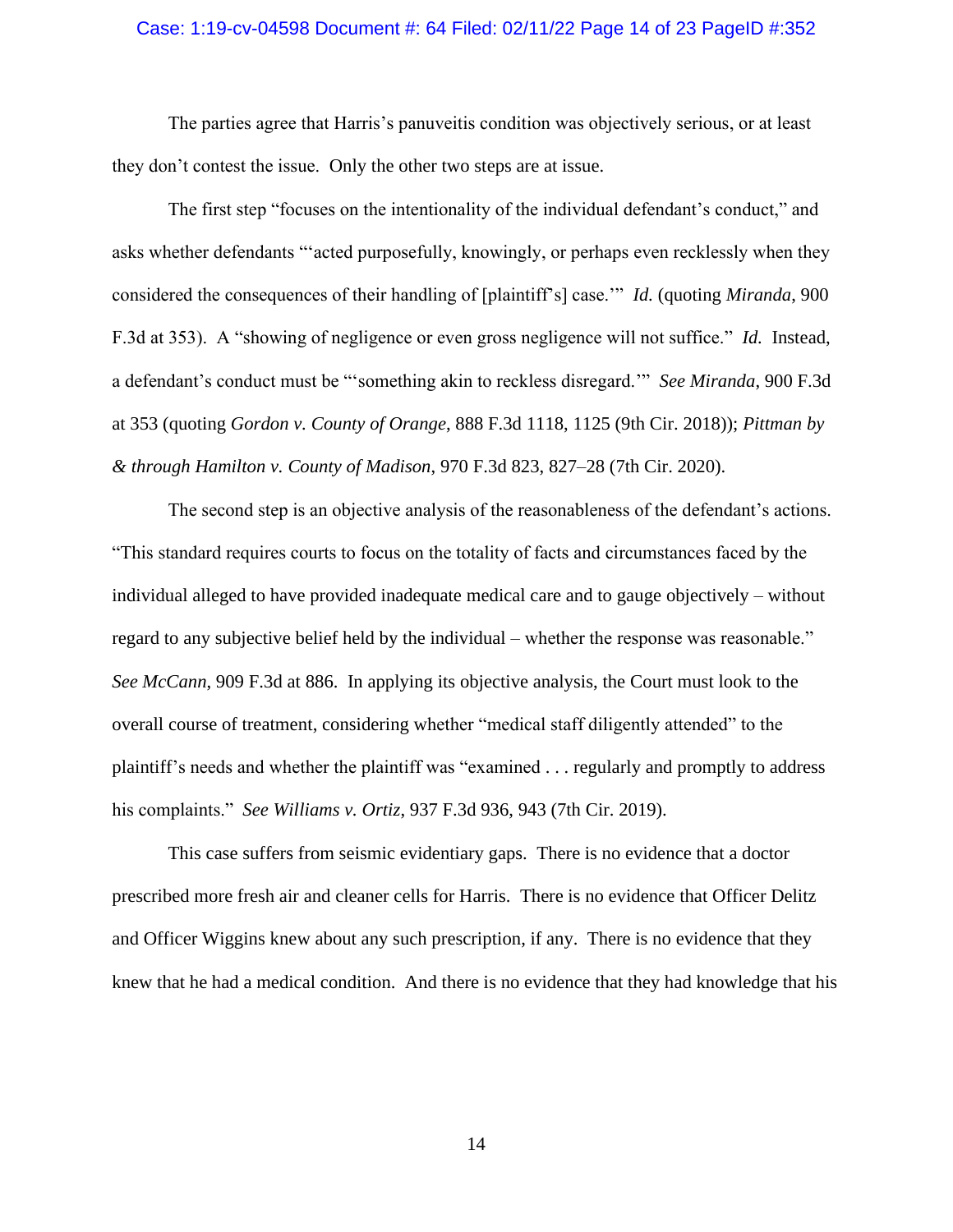## Case: 1:19-cv-04598 Document #: 64 Filed: 02/11/22 Page 15 of 23 PageID #:353

medical care was deficient. In short, there is no evidence of intentional, objectively unreasonable conduct.

Harris's Rule 56.1 statement of additional facts shoots far, but lands short. It overpromises and underdelivers. Time and again, Harris's statement of additional facts proffered a fact as true, but then cited evidence that does not support it at all. And again, citations to a complaint don't count, because a complaint is not evidence.

Consider the following example. According to Harris, his "treating physician directed that he be provided with clean living conditions, fresh air, and adequate ventilation." *See* Pl.'s Statement of Additional Facts, at ¶ 11 (Dckt. No. 59-1). He cited one passage of his deposition, and sure enough, counsel asked Harris what orders from a doctor the defendants failed to follow. *See* Harris Dep., at 63:5-15 (Dckt. No. 52-5). But in response, Harris testified about what he *needs*. He didn't testify about what the doctor prescribed, or whether the defendants knew about it and failed to provide it. Specifically:

- Q: You also argued that they failed to follow doctors' orders. What orders did they fail to follow?
- A: Man, this this becomes a slew of  $-1$ 'm assuming I never got no fresh air. I never – I never was allowed adequate air. I never was allowed to be – to be inside of a clean vicinity – I mean, a clean facility. I never was – ain't nothing clean around me. It's supposed to be clean. There's nothing around me clean.

*Id.*

That's all there is. There's no other evidence in the record – meaning a statement of fact in the Rule 56.1 statements, backed by admissible evidence in the exhibits – that a doctor prescribed more air, better ventilation, and cleaner cells for Harris.

Harris's statement about the Defendants' knowledge is no better. In his statement of

facts, Harris contends that "Defendants knew or should have known of Mr. Harris' serious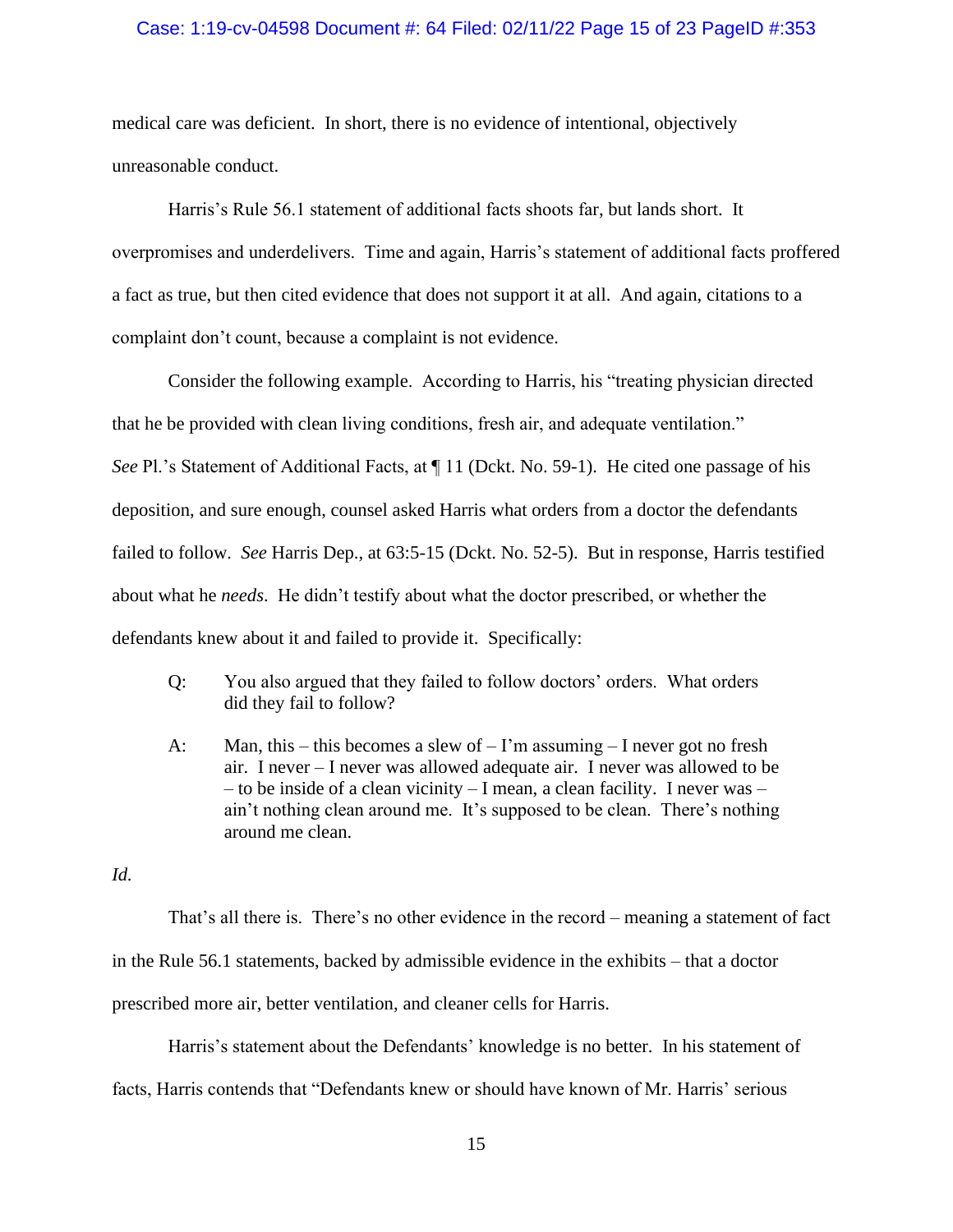### Case: 1:19-cv-04598 Document #: 64 Filed: 02/11/22 Page 16 of 23 PageID #:354

medical need because Mr. Harris communicated his need verbally and in written grievances."<sup>8</sup> *See* Pl.'s Statement of Additional Facts, at ¶ 17 (Dckt. No. 59-1). Apart from the complaint (which doesn't count), Harris cites nothing except the grievances themselves. *Id.* 

There is no supporting testimony, affidavit, or declaration showing that two Defendants, Officer Delitz and Officer Wiggins, ever saw any of the grievances. This Court should not have to go through the grievances, page by page, hunting for some indication that the officers read them. That's not this Court's role, to hunt for evidence. *See United States v. Dunkel*, 927 F.2d 955, 956 (7th Cir. 1991) ("Judges are not like pigs, hunting for truffles buried in briefs."); *Waldridge v. Am. Hoechst Corp.*, 24 F.3d 918, 922 (7th Cir. 1994) ("[D]istrict courts are not obliged in our adversary system to scour the record looking for factual disputes and may adopt local rules reasonably designed to streamline the resolution of summary judgment motions.").

But this Court did so, and it cannot find any indication on the face of the grievances themselves that Officers Delitz and Wiggins ever reviewed them. *See* 6/10/16 Grievance (Dckt. No. 52-3, at 2 of 7); 6/19/16 Grievance (Dckt. No. 59-3, at 4 of 14); 6/22/16 Grievance (Dckt. No. 59-3, at 7 of 14); 7/2/16 Grievance (Dckt. No. 52-4, at 2–3 of 4).

Harris says that he picked Officers Delitz and Wiggins as Defendants because he knew their names and would speak to them more often, but there is no discernible link between these two officers and the grievances. *See* Harris Dep., at 52:4-7 (Dckt. No. 52-5) ("I mean, I could have named every officer at CCDOC, but there wasn't enough room and I don't know – I don't know everybody's name like that."). Harris has no knowledge of whether the two officers ever read his grievances or responded. *Id.* at 56:21 – 57:12. And Officer Wiggins, for her part,

<sup>&</sup>lt;sup>8</sup> As an aside, "should have known" is a negligence standard, but negligence is not enough to give rise to a constitutional claim. *See McCann v. Ogle County*, 909 F.3d 881, 886 (7th Cir. 2018).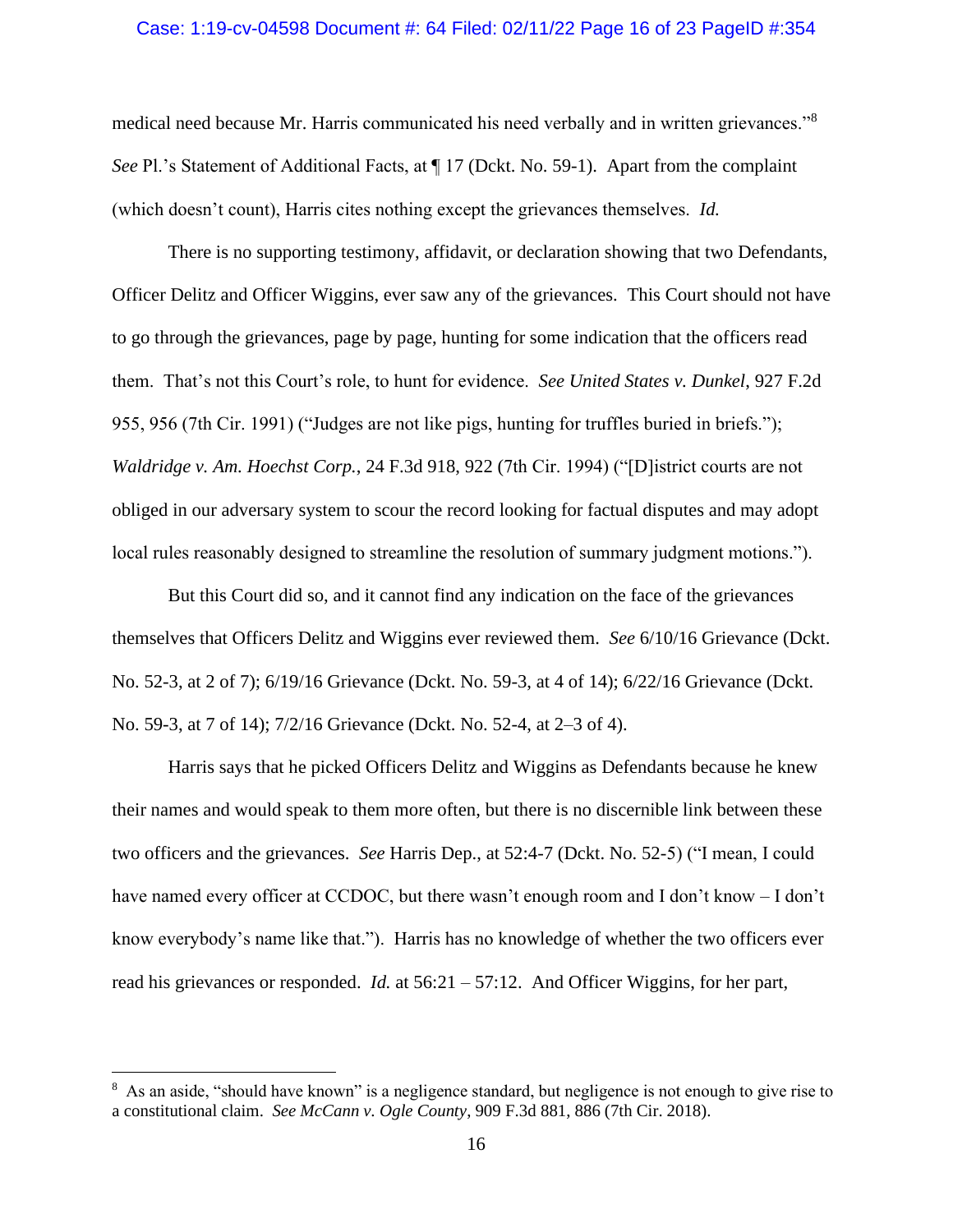### Case: 1:19-cv-04598 Document #: 64 Filed: 02/11/22 Page 17 of 23 PageID #:355

testified that she never heard any complaint about panuveitis – and she didn't even know who Harris is. *See* Wiggins Dep., at 19:6-8, 32:7-12, 52:4-8 (Dckt. No. 59-4).

Accordingly, "no evidence shows that [Defendants] were personally responsible for, or even knew of, the conditions about which [Harris] complained." *See Brown v. Picknell*, 2021 WL 3028152, at \*3 (7th Cir. 2021); *Hernandez v. Hain*, 2021 WL 3618276, at \*7 (N.D. Ill. 2021) ("In this case, Hernandez 'has pointed to no evidence that would permit a reasonable jury to find any of the [Kane County] defendants had any ability to influence' the course of his medical treatment.") (alteration in original). So no reasonable jury could find that Officers Delitz and Wiggins acted unreasonably based on the grievances. *See Brown*, 2021 WL 3028152, at \*3.

Next, Harris contends that he "spoke to both Defendants Delitz and Wiggins about his eye condition and about 'trying to get fresh air and stuff like that.'" *See* Pl.'s Statement of Additional Facts, at ¶ 18 (Dckt. No. 59-1). He cites one page of his deposition. But once again, the passage did not live up to its billing.

In the testimony in question, counsel asked Harris how he remembered Officers Delitz and Wiggins. Harris testified: "Well, Ms. Wiggins – I mean, I tended to – to consider them of the divisions. I'm constantly – I'm constantly crossing their paths in multiple divisions. I constantly see – speaking to them about trying to get adequate fresh air and stuff like that, and just being here for a while, I mean, I'm constantly bumping into them, so . . . ." *See* Harris Dep., at 52:10-17 (Dckt. No. 52-5) (ellipsis in original).

That's it. In that passage – and that's all that he cites – Harris did not testify that he told Officers Delitz and Wiggins about his "eye condition." *See* Pl.'s Statement of Additional Facts,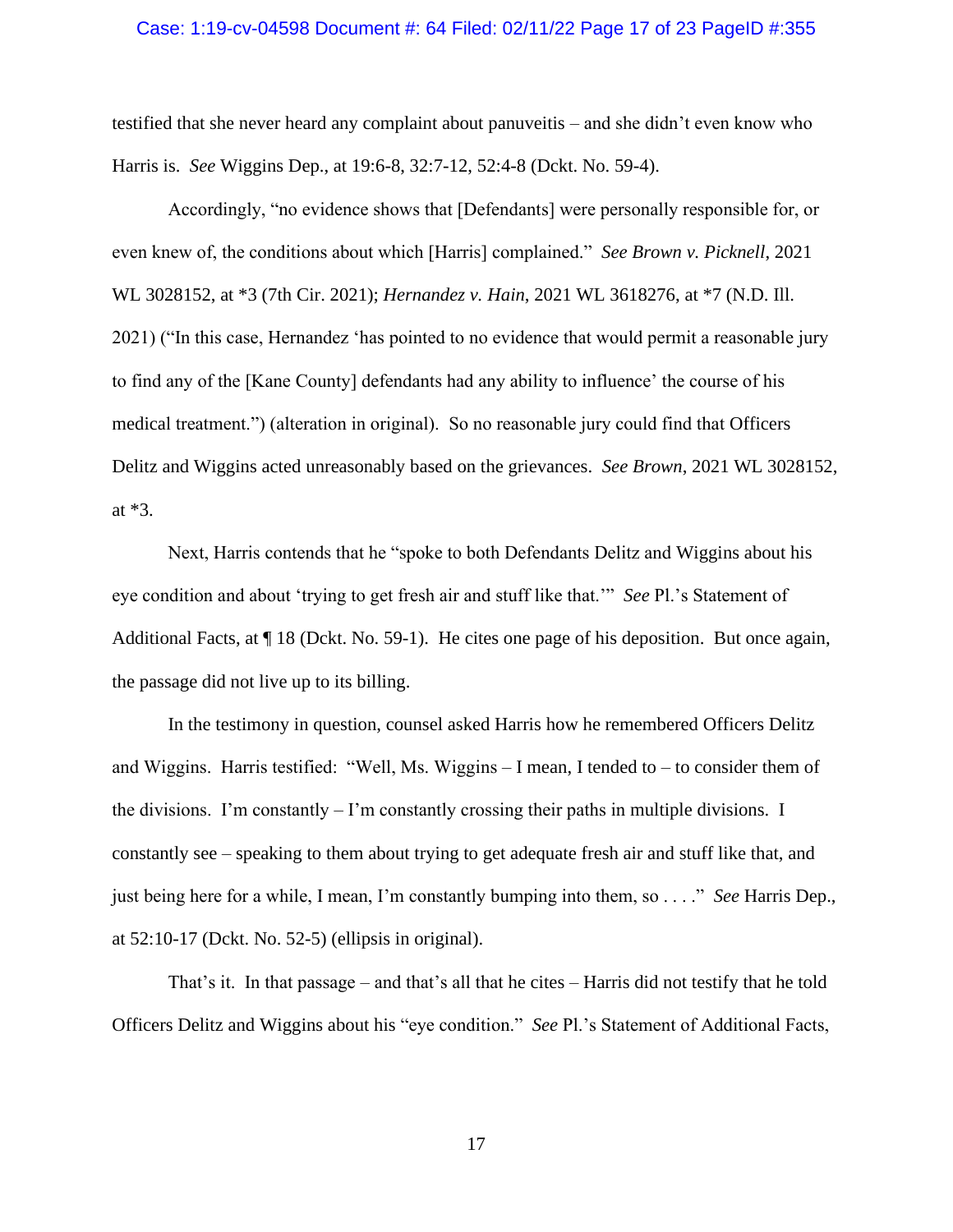at ¶ 18 (Dckt. No. 59-1). And he did not testify that he told them that his medical care was inadequate. Harris simply testified that he told them that he wanted more air.<sup>9</sup>

As a final example, Harris contends that "Defendants failed to abide by directions provided by Mr. Harris' physician that stated Mr. Harris was in need of fresh air and clean ventilation to facilitate his treatment, avoid aggravating his condition, and mitigate the effects of his symptoms." *See* Pl.'s Statement of Additional Facts, at ¶ 21 (Dckt. No. 59-1). Notice what's baked into that statement: the existence of "directions" by a "physician," and Defendants' failure to "abide by" those directions. *Id.* 

Harris cites three passages of his deposition, but they don't lend much of a hand. In the first passage, Harris testified that Officer Delitz failed to provide "adequate cleaning supplies, allow for adequate time for – for me to get fresh air for my eyes," and failed to "allow[] us to go outside to get the adequate amount of fresh air." *See* Harris Dep., at 51:4 – 52:7 (Dckt. No. 52-5). There was no mention of any directive from a doctor to get fresh air and cleaning supplies, let alone any testimony that Officer Delitz knew about any such would-be medical directive.

The other passages aren't better. The second passage (discussed above) covered his need for fresh air. *Id.* at 63:5-15. In the last passage, counsel pressed Harris on the existence of a

<sup>9</sup> In a *different* passage of the deposition – meaning a passage *not* cited by Harris in his Rule 56.1 statement – Harris did testify that Officers Delitz and Wiggins knew that he had panuveitis. *See* Harris Dep., at 58:23 – 59:3 (Dckt. No. 52-5). That passage does not count, for two reasons. First, under the Local Rules, a party must offer facts in a Rule 56.1 statement, and must include supporting citations. *See*  L.R. 56.1(b)(3), 56.1(d), 56.1(e)(3). Harris did not cite this passage, so it is out of the picture. Again, this Court has no obligation to hunt through the entire record looking for supporting evidence (even though it did so here). *See United States v. Dunkel*, 927 F.2d 955, 956 (7th Cir. 1991). The adversary system depends on the adversaries themselves building their own cases and doing their own advocacy. Second, mere knowledge that an inmate has a medical condition is not enough to get to trial against a correctional officer. It says nothing about whether the guard acted in an objectively unreasonable manner.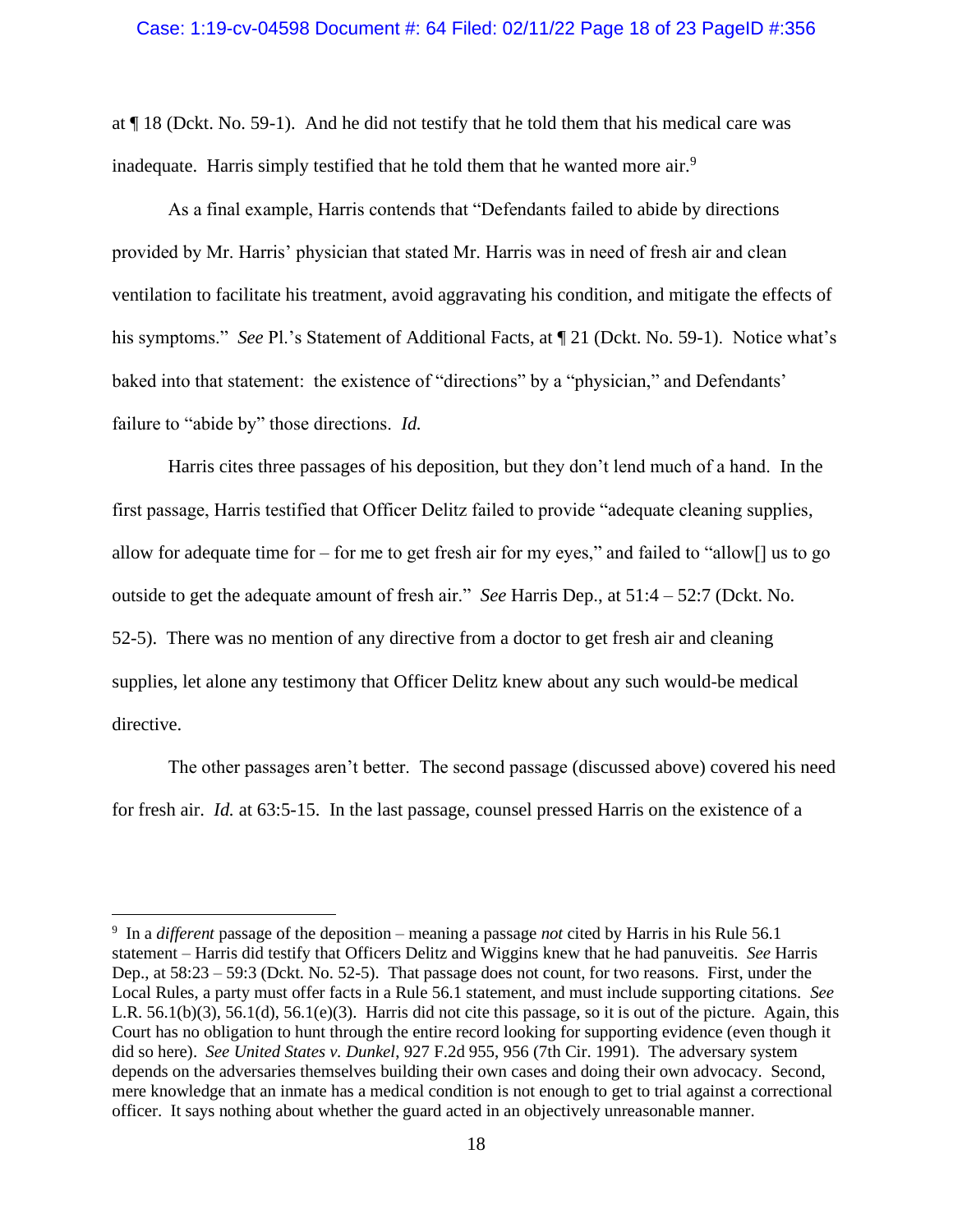# Case: 1:19-cv-04598 Document #: 64 Filed: 02/11/22 Page 19 of 23 PageID #:357

medical directive, asking him to identify which doctor supposedly said that the uncleanliness of

the jail aggravated his eye condition. In response, Harris couldn't identify anyone:

Q: Which of your medical providers told you that your panuveitis was aggravated by the sanitation or lack of sanitation?

[Objection omitted]

A: I can't even say which one said that, but just – just through the – just through the  $-$  I guess what y'all say through the totality of the circumstances, it just all played in factors. And then when the re-flaring occurred, it was solidified, because I was already on my medication and it – and it re-flared.

*See* Harris Dep., at 80:1-13 (Dckt. No. 52-5).

The Court could go on. Suffice it to say that, after a careful review of the record – meaning facts supported by admissible evidence – Harris has not come close to carrying his burden. The record does not support the notion that Defendants "acted purposefully, knowingly, or perhaps even recklessly." *See McCann*, 909 F.3d at 886. And the record lacks evidence of any objectively unreasonable conduct.

Before turning the page, the Court makes a final point. Correctional officers are nonmedical personnel, so they are "presumptively 'entitled to defer to the professional judgment of the facility's medical officials on questions of prisoners' medical care.'" *Eagan v. Dempsey*, 987 F.3d 667, 694 (7th Cir. 2021) (citation omitted). Indeed, "if a prisoner is under the care of medical experts, a non-medical prison official will generally be justified in believing that the prisoner is in capable hands." *Arnett v. Webster*, 658 F.3d 742, 755 (7th Cir. 2011); *Miranda*, 900 F.3d at 343 ("When detainees are under the care of medical experts, non-medical jail staff may generally trust the professionals to provide appropriate medical attention.").<sup>10</sup>

<sup>10</sup> *Eagan*, *Arnett*, and *Miranda* apply the presumption of reliance on medical staff in the context of an Eighth Amendment claim for deliberate indifference to a substantial risk of serious harm. The Seventh Circuit has indicated that the same presumption applies to inadequate medical care claims under the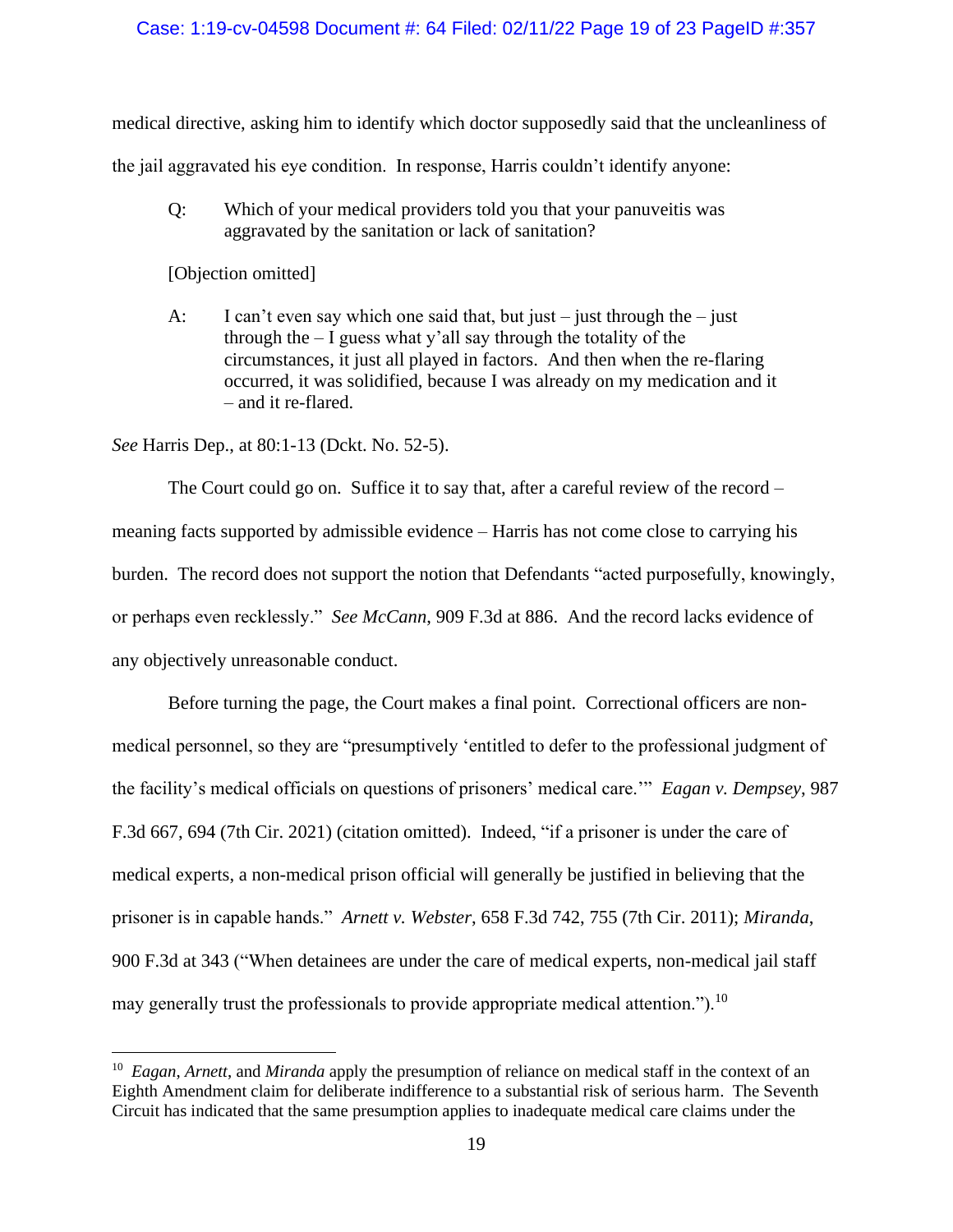## Case: 1:19-cv-04598 Document #: 64 Filed: 02/11/22 Page 20 of 23 PageID #:358

That said, a detainee can overcome the presumption if he shows that the jail officials "had reason to know that their medical staff were failing to treat or inadequately treating an inmate." *Miranda*, 900 F.3d at 343; *Dunn v. Manicki*, 2019 WL 11556789, at \*3 (N.D. Ill. 2019) ("[Plaintiff] must allege facts sufficient to support an inference that [Defendant] 'knew, or should have known, that [Plaintiff's] condition posed an excessive risk to health or safety' and 'failed to act with reasonable care to mitigate the risk.'") (citing *Miranda*, 900 F.3d at 352–53). In other words, non-medical officials can generally rely on medical personnel, but the non-medical officials "may not *ignore* a detainee's request for care." *See Johnson v. Taylor*, 2020 WL 5891401, at \*4 (N.D. Ill. 2020).

Harris has failed to show that the Delitz and Wiggins had "reason to know" that Harris was not receiving appropriate medical attention. So he has failed to present evidence showing the officer acted objectively unreasonably.<sup>11</sup>

# **III. Official Capacity Claims – Inadequate Medical Care and Conditions of Confinement**

Harris also brings inadequate medical care claims against the two officers in their official

capacities, and brings conditions-of-confinement claims against Sheriff Dart and Cook County.

Fourteenth Amendment. *See Redman v. Downs*, 854 F. App'x 736, 739 (7th Cir. 2021) (citing *Rasho v. Elyea*, 856 F.3d 469, 478 (7th Cir. 2017); *Miranda*, 900 F.3d at 343–44). And multiple district courts have held that non-medical staff may rely on the judgment of medical personnel in analyzing Fourteenth Amendment inadequate medical care claims against jail officials. *See, e.g.*, *Ford v. County of Winnebago*, 2022 WL 180569, at \*6 (N.D. Ill. 2022); *Nicholson v. Kramer*, 2021 WL 3367168, at \*4 (N.D. Ill. 2021); *Hernandez v. Hain*, 2021 WL 3618276, at \*7 (N.D. Ill. 2021); *Johnson v. Taylor*, 2020 WL 5891401, at \*4 (N.D. Ill. 2020); *Bernard v. Scott*, 501 F. Supp. 3d 611, 624 (N.D. Ill. 2020); *Dunn v. Manicki*, 2019 WL 11556789, at \*3 (N.D. Ill. 2019). So the Court applies the same presumption. <sup>11</sup> Qualified immunity is an issue, too, but there is no need for the Court to reach it given the lack of evidence.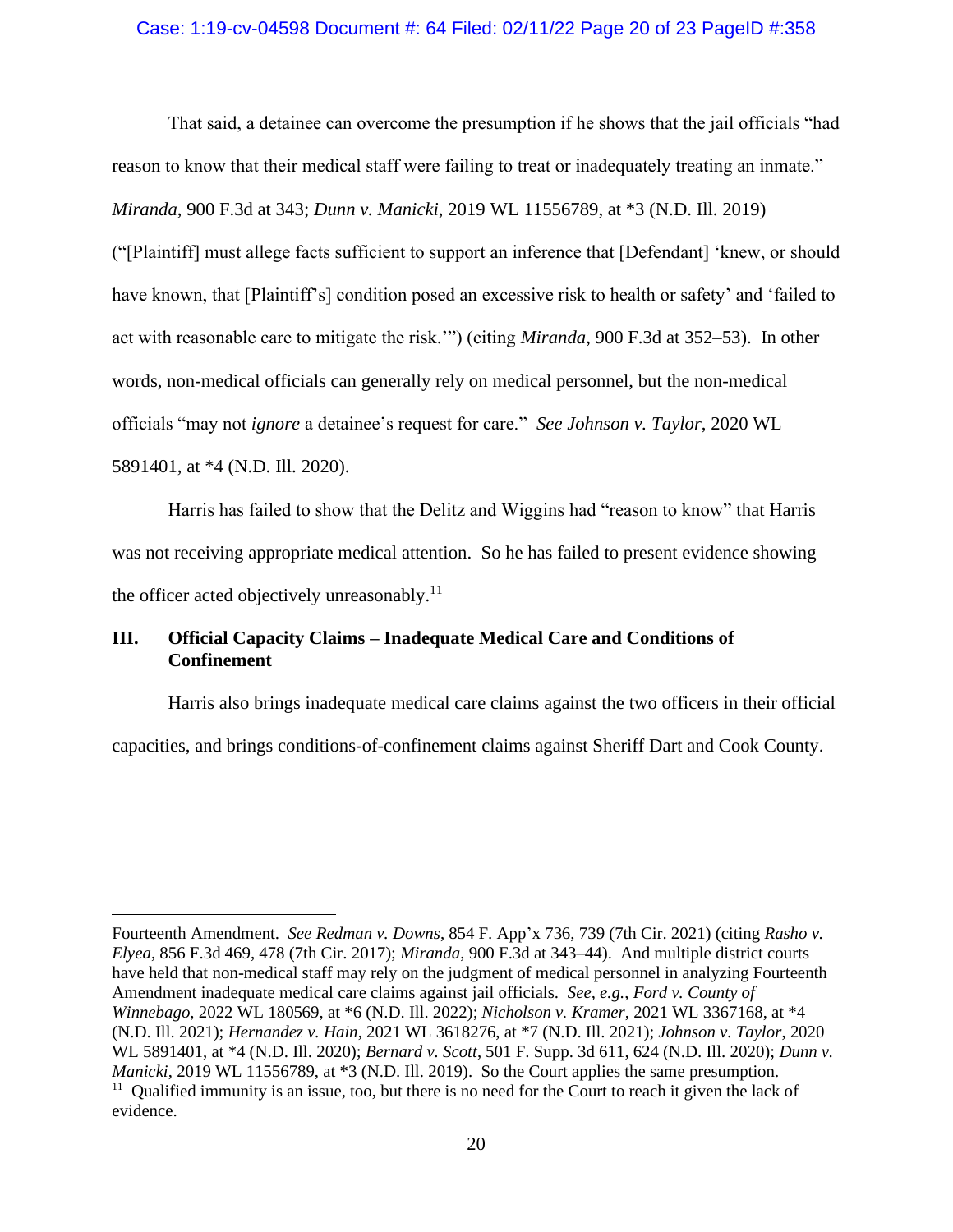#### Case: 1:19-cv-04598 Document #: 64 Filed: 02/11/22 Page 21 of 23 PageID #:359

In their motion for summary judgment, Defendants argue that the County is an improper defendant because it cannot be held responsible for the policies and practices of the Sheriff's Office. *See* Mem. in Support of Defs.' Mtn. for Summ. J., at 5 (Dckt. No. 52-2).

Harris responds that the County remains a proper defendant because state law requires the County to pay judgments entered against the Sheriff in his official capacity. *See* Pl.'s Mem., at 11 (Dckt. No. 59). Harris is correct. *See Carver v. Sheriff of LaSalle Cnty.*, 203 Ill. 2d 497, 272 Ill. Dec. 312, 787 N.E.2d 127, 136–38 (2003); *Carver v. Sheriff of LaSalle Cnty*, 324 F.3d 947, 948 (7th Cir. 2003) (citing Fed. R. Civ. P. 17, 19); *see also Wilson v. Cook County*, 2020 WL 5642945, at  $*3$  n.3 (N.D. Ill. 2020) (noting that Cook County "must remain a party for indemnification purposes to the extent that any claims proceed against . . . Dart").

In their motion for summary judgment, Defendants did not address the merits of the official capacity claims, including the conditions-of-confinement claim against Sheriff Dart. Harris cannot hold Sheriff Dart liable in his official capacity based on *respondeat superior*. *See Rossi v. City of Chicago*, 790 F.3d 729, 737 (7th Cir. 2015). But Harris can advance a claim against Sheriff Dart under *Monell v. Department of Social Services of the City of New York*, 436 U.S. 658, 694 (1978).

"The liability of the Sheriff's Department and of the County is derivative of [Dart's] official-capacity liability, and the official-capacity liability is subject to [the] holding in *Monell* . . . ." *Est. of Sims ex rel. Sims v. County of Bureau*, 506 F.3d 509, 514 (7th Cir. 2007) (citing *Monell*, 436 U.S. at 694). "Because the real party in interest in an official-capacity suit is the governmental entity and not the named official, 'the entity's policy or custom must have played a part in the violation of federal law.'" *See Hafer v. Melo*, 502 U.S. 21, 25 (1991) (cleaned up) (quoting *Kentucky v. Graham*, 473 U.S. 159, 166 (1985)).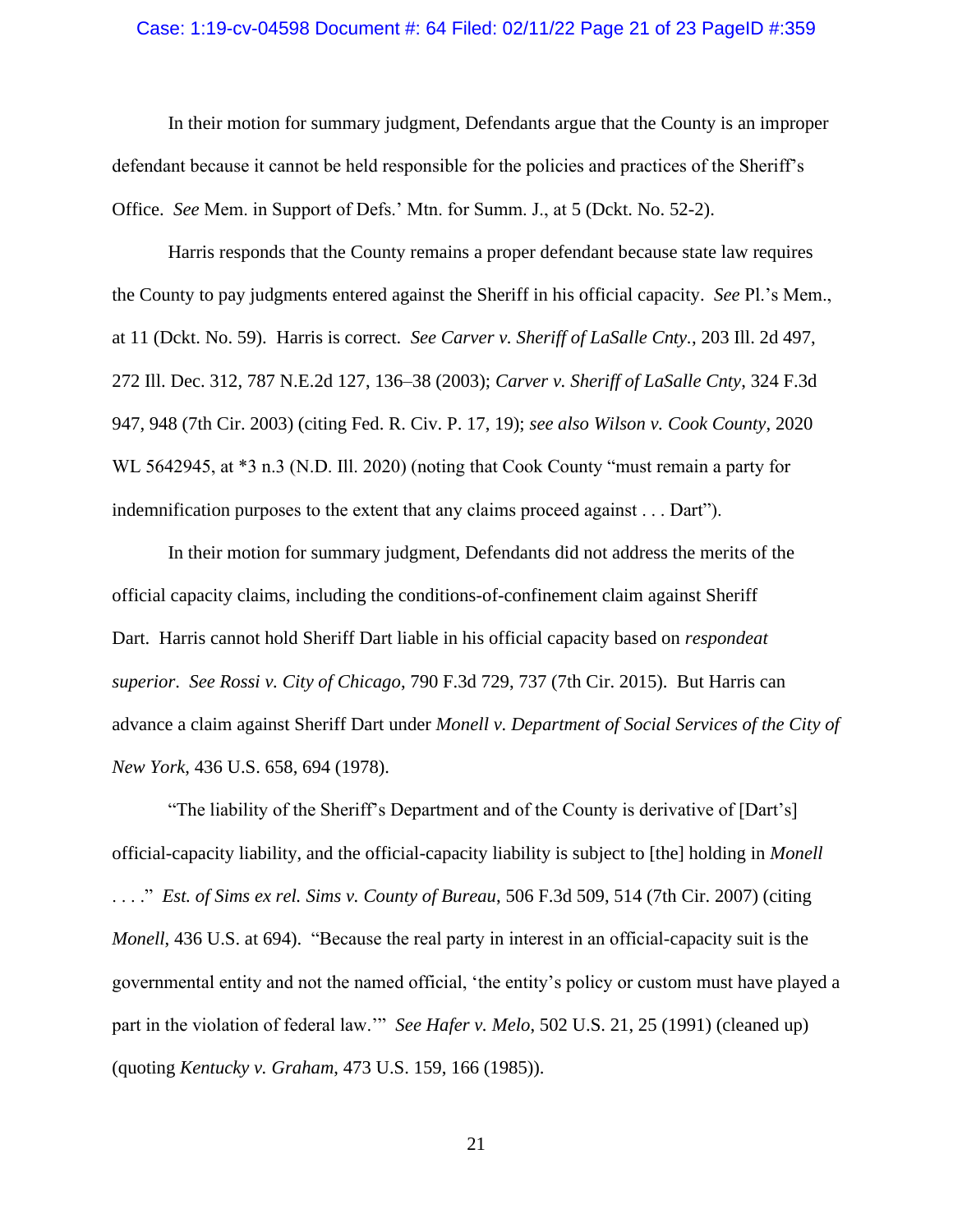### Case: 1:19-cv-04598 Document #: 64 Filed: 02/11/22 Page 22 of 23 PageID #:360

But in their reply brief, Defendants unveiled a new argument, challenging the *Monell* claim on the merits. *See* Defs.' Reply in Supp. of Defs.' Mtn. for Summ. J., at 6–7 (Dckt. No. 61). Defendants argue that Harris's claim fails because he did not identify an express policy or widespread practice, and did not offer evidence that any such policy or practice affected other inmates. *Id.*

That argument came late in the game – too late, unless the Court gives Harris an opportunity to respond. A party waives or forfeits arguments raised for the first time in a reply brief. *See Hernandez v. Cook Cnty. Sheriff's Off.*, 634 F.3d 906, 913 (7th Cir. 2011). And this Court cannot *sua sponte* grant summary judgment on grounds not raised by a party without giving notice and a reasonable time to respond. *See* Fed. R. Civ. P. 56(f)(2).

So the Court is giving Harris notice, and is giving him an opportunity to respond. The Court is considering whether Harris has a meritorious basis to bring official capacity claims against the two officers about inadequate medical care. And the Court is contemplating whether Harris has a basis for a conditions-of-confinement claim against Sheriff Dart. In addition to the arguments advanced by Defendants, this Court is considering whether to grant summary judgment on the inadequate medical care claims and the conditions-of-confinement claim because Harris has not submitted any evidence of an underlying constitutional violation. *See Sallenger v. City of Springfield*, 630 F.3d 499, 505 (7th Cir. 2010) (holding that when "there is no underlying constitutional violation, [a] City cannot be liable under *Monell*").

Basically, this Court is considering entering summary judgment against Harris on everything left in the case. The Court is not reopening the record, and is not allowing Harris to present any new evidence. The Court simply gives Harris an opportunity to respond to the viability of the claims, given the facts already in the record.